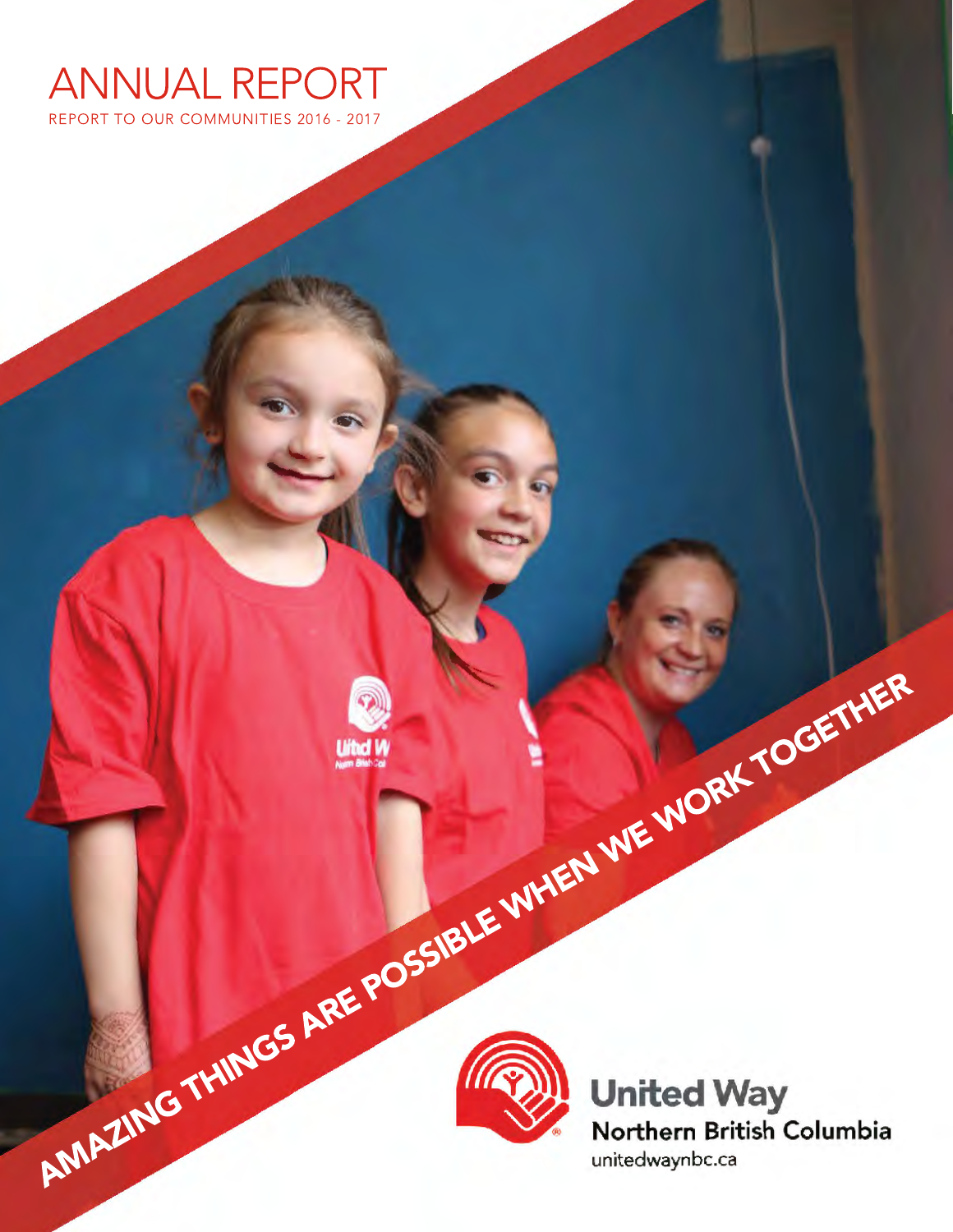### FROM THE CHAIR



This year has been a very interesting one for our organization. After several years under the guidance and direction of our CEO Trevor Williams, we experienced change in April 2017. Trevor's dedication and drive took the United Way of Northern British Columbia to new heights with his motivation of our team and his interaction with our contractors and donors. As we wish Trevor a very relaxed retirement, we are back to business.

Roberta Squire was hired as an interim CEO and then promoted to the official title as we made our way through spring and summer. Roberta's refreshing drive is taking us to places we have never been before and are looking forward to exploring. A new set of eyes has brought attention to our organization that is welcoming and exciting.

As we make our way through each season, from campaign to fundraisers, from community events to presentations, and from Municipal to regional and provincial leaders, we are leaving behind us a partnership that is creating a positive image on what United Way is all about. Roberta's team is dedicated to making each community we serve, each agency we provide for, and each donor that makes it all happen, feel like they are part of a solution to ongoing problems in our regions.

We as a board are stronger and more involved in also seeing the success of the work we are able to do in each community. Without the hard work of our team, our board, and our communities, United Way wouldn't make the difference that it does. Our goal is to leave a lasting impression and make a large difference in helping those who can't help themselves. Our programs are designed to help everyone, from newborns to adults, and we are making a difference.

Although this has been a year of change, on behalf of our board we look forward to another year that is better than the last and brings on more positive change and challenges.

#### Russ Beerling Chair, United Way of Northern British Columbia Board November 27, 2017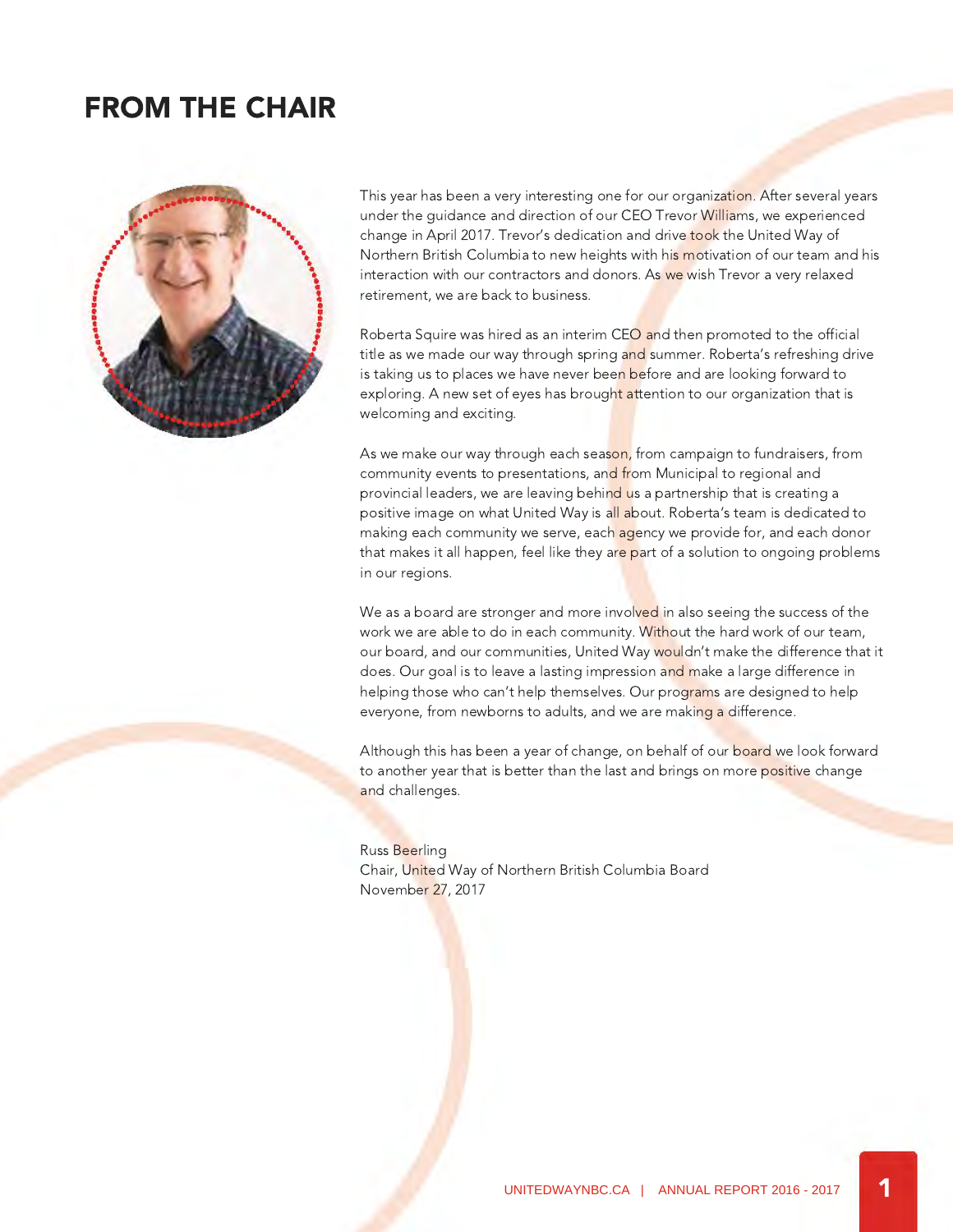### FROM THE CEO

At the United Way of Northern British Columbia, more than 49 years of experience teaches us that community-wide solutions offer the best chance of helping Northerners succeed. That's why we are fighting harder than ever for the education, health, and financial stability of every person in the region.

In 2016, donors invested in the lives of over a 115,000 individuals in Northern British Columbia. It's impossible not to be excited about what transpired in the last year, and even more excitement for what's to come. I am honoured to have been hired as the new CEO this past spring for an organization who sees first-hand the generosity of individuals and businesses in our region.

We are dedicated to having the lowest percentage of overhead for a non-profit. Cost savings and efficiencies continue to be a priority. Our board and staff have worked hard to find areas to reduce overhead costs while at the same time trying not to negatively affect our impact on the community. We are moving back to a local community leadership model that has worked well and leverages the volunteer spirit.

#### Our promise to you:

1. Increase the awareness of the United Way of Northern British Columbia and all the incredible work done by our donors, agencies, volunteers, and community partners by utilizing social media, direct mail, enhanced community outreach, and bringing back our Campaign volunteers throughout Northern British Columbia.

 2. Find cost savings and new efficiencies by leveraging technology, recruiting more community champions, and watching every dollar. More money saved means more money we can invest in people and communities.

 3. Raise our hands to partnerships and opportunities. We were never meant to do this alone. Our communities work best when organizations, government, and local volunteers work together. As our in house staff continue to grow a strong foundation, we will search for new opportunities to partner with community groups and other organizations.

Excellence requires sacrifice, and I thank you for donating your money, time, and talents to support your neighbours through the United Way of Northern British Columbia. To all our partners, donors, and volunteers, thank you for everything you do. We couldn't do it without you.

Roberta Squire CEO, United Way of Northern British Columbia November 27, 2017

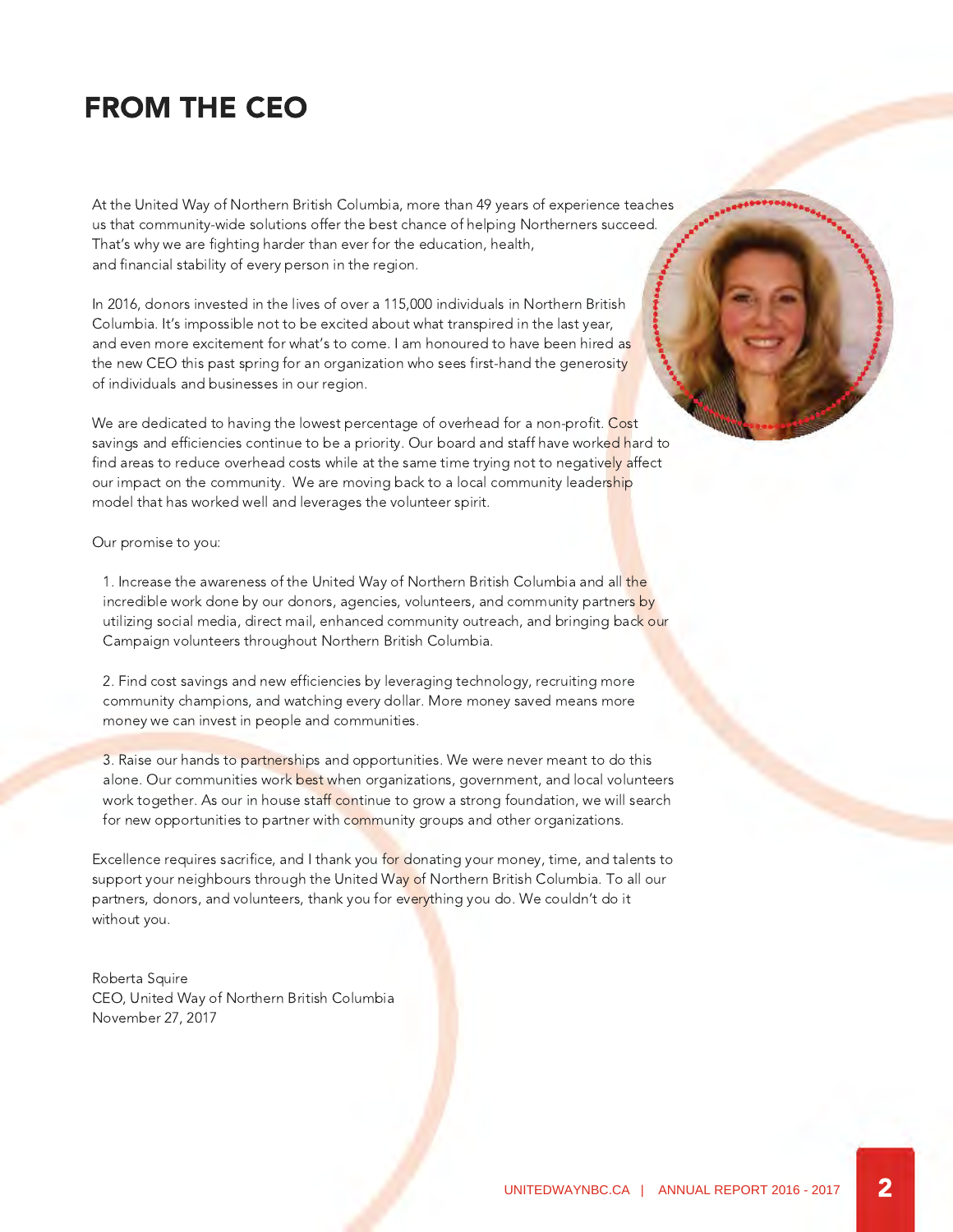## TABLE OF CONTENTS FAGE

| <b>From the Chair and CEO</b>                       | $1 - 2$   |
|-----------------------------------------------------|-----------|
| <b>United Way of Northern BC Pillars and Impact</b> | $4 - 10$  |
| - Overview of Our Pillars                           | 4         |
| - Pillar One - Poverty to Possibility               | 5         |
| - Infographic on Truth about Poverty                | 6         |
| - Pillar Two - Healthy People, Strong Communities   | 7         |
| - Infographic on Truth about Communities            | 8         |
| - Pillar Three - All That Kids Can Be               | 9         |
| - Infographic on Truth about Kids                   | 10        |
| <b>Initiatives</b>                                  | $11 - 16$ |
| - Homelessness Initiative                           | 11        |
| - Day of Caring                                     | 12        |
| - Seeing is Believing                               | 13        |
| - Early Years Initiative                            | 14        |
| <b>Financials</b>                                   | $15 - 16$ |
| - Management Summarization                          | 15        |
| - Financial Statement                               | 16        |
| <b>Supporters</b>                                   | $17 - 21$ |
| - Region-Wide Service Partners                      | 17        |
| - Community Partners & Funded Organizations         | $17 - 19$ |
| - Organizations and Employee Groups                 | 20        |
| - Top 25 Work Place Campaigns                       | 21        |
| - Funding Partners                                  | 21        |
| - Donor-Specified Recipients                        | 21        |
| - Media Partners                                    | 21        |
| <b>Who Are We</b>                                   | 22        |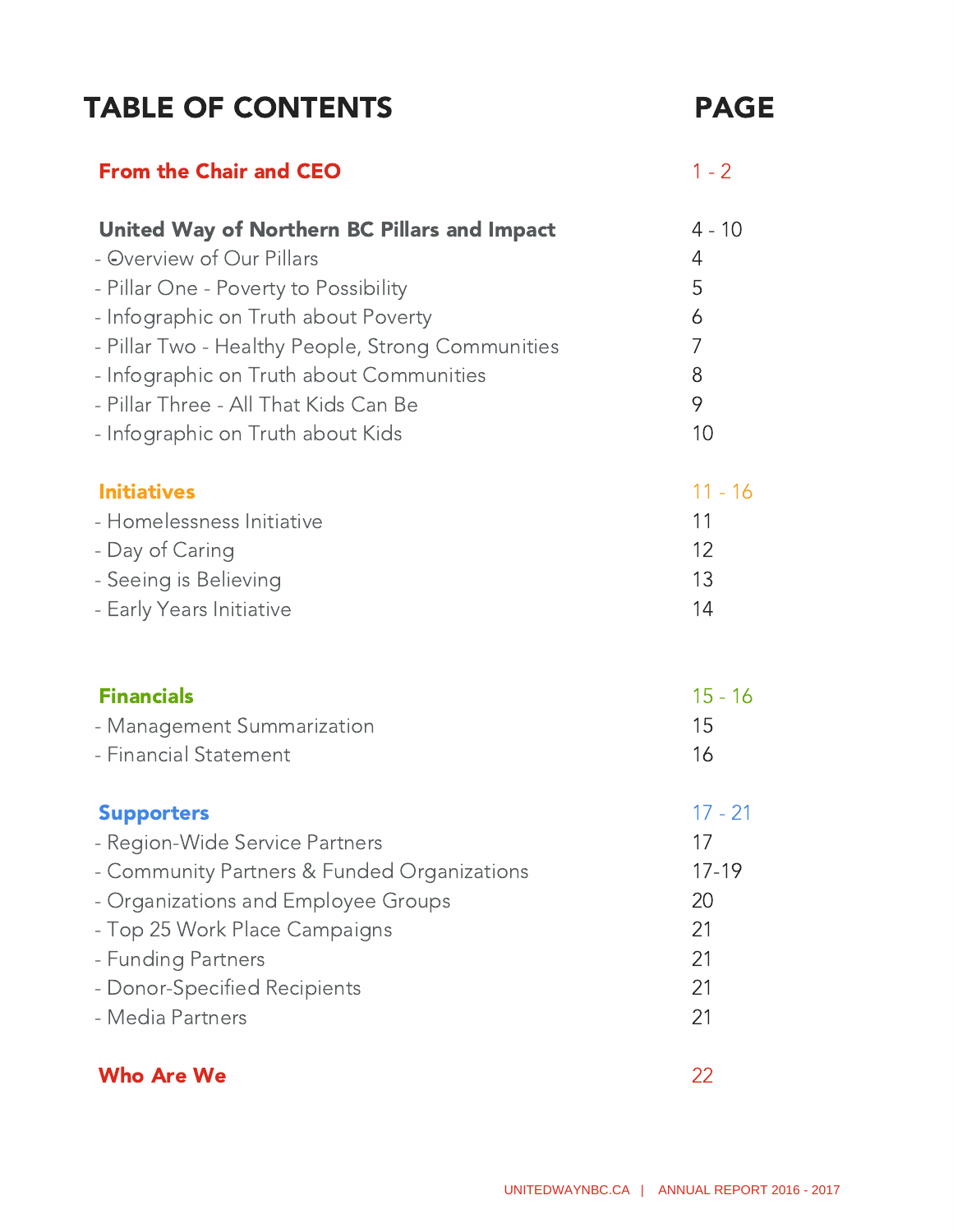# HELPING EACH OTHER... THE NORTHERN WAY

Our mission is to improve lives and build communities. We build pathways out of poverty, inspire people to care for one another, and we prepare children to succeed in life. We do this by engaging individuals and mobilizing collective action.

### COMMUNITY DEVELOPMENT

We help communities develop strategies to address their needs once they have been identified.

### ORGANIZATIONAL ENHANCEMENT

We help not-for-profit organizations achieve their potential in serving their communities more effectively.

### OUR IMPACT

Our efforts positively affect the lives of 1 in 3 people in Northern British Columbia.

### OUR GOAL

To have a lasting, positive impact on the lives of people in Northern British Columbia.

### OUR PILLARS



FROM POVERTY TO POSSIBILITY HEALTHY PEOPLE, STRONG

We help people who are struggling financially to get back on their feet.



**COMMUNITIES** 

We help people get healthy and stay healthy, physically and mentally



ALL THAT KIDS CAN BE

We help kids get the education and opportunities they deserve.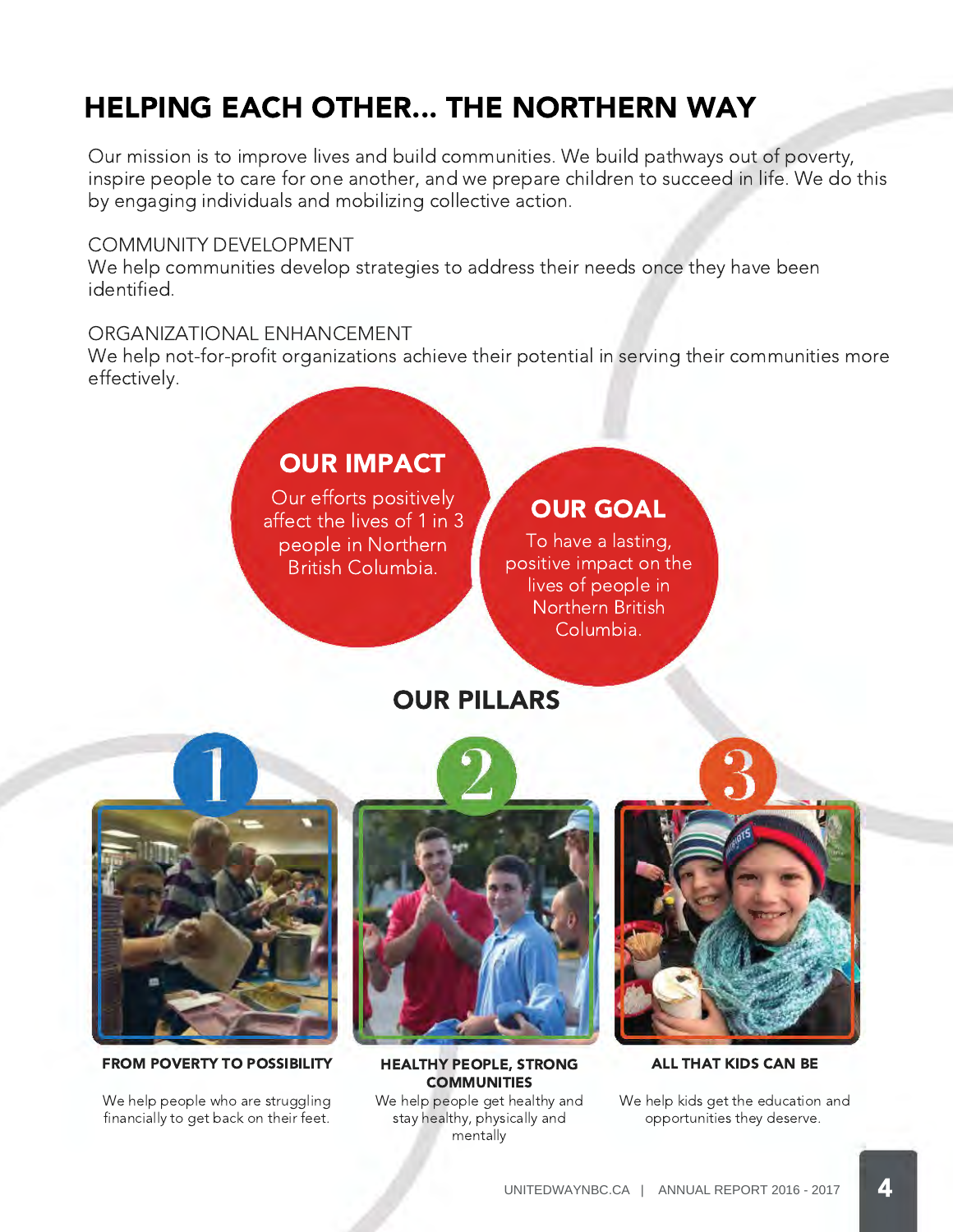# FROM POVERTY TO POSSIBILITY

**Soonee** 



# NEW HOPE FOR A BETTER LIFE

There are many circumstances that lead to a life of poverty. Sometimes poor choices are made, other times these choices are thrust upon people. Whatever the reason, if a person in need is willing to build a new life they deserve our support and guidance.

The United Way of Northern British Columbia gives those in need a hand up, not just a hand out. We fund over a hundred programs throughout the region that work tirelessly on issues around poverty and provide hope for a better quality of life.

For example, with funding from the United Way, New Hope Society provides a safe haven for people like Laura. At the age of 14, Laura was put into foster care because her home was no longer safe due to physical and sexual abuse. After being bounced around a number of foster homes, Laura began working the streets at the age of 17 and using drugs to numb the pain.

New Hope Society is the only Drop-In Centre where individuals from the sex trade, can come for support and counselling. There are workshops on self esteem, addiction, life skills, and searching for a job.

New Hope Society helps women learn how to stay safe and healthy and break the cycle of domestic violence. Your donations to the United Way of Northern BC make this possible.

### We help address the unique nature of poverty in rural communities

Over 50% of single mothers in some Northern BC communities live in poverty. Donating \$500 a year connects 35 women and their children to support and education programs.

# **STRATEGY**

United Way of Northern British Columbia helps provide access to critical community health and social services that support individuals and families who are hungry, homeless, or unemployed. Going beyond responding to the symptoms of poverty, we invest in research and programs that address the underlying root causes of poverty.

# **GOAL**

United Way of Northern British Columbia enables people who are living in poverty to obtain services that can provide basic needs such as food, shelter, clothing, and medical care.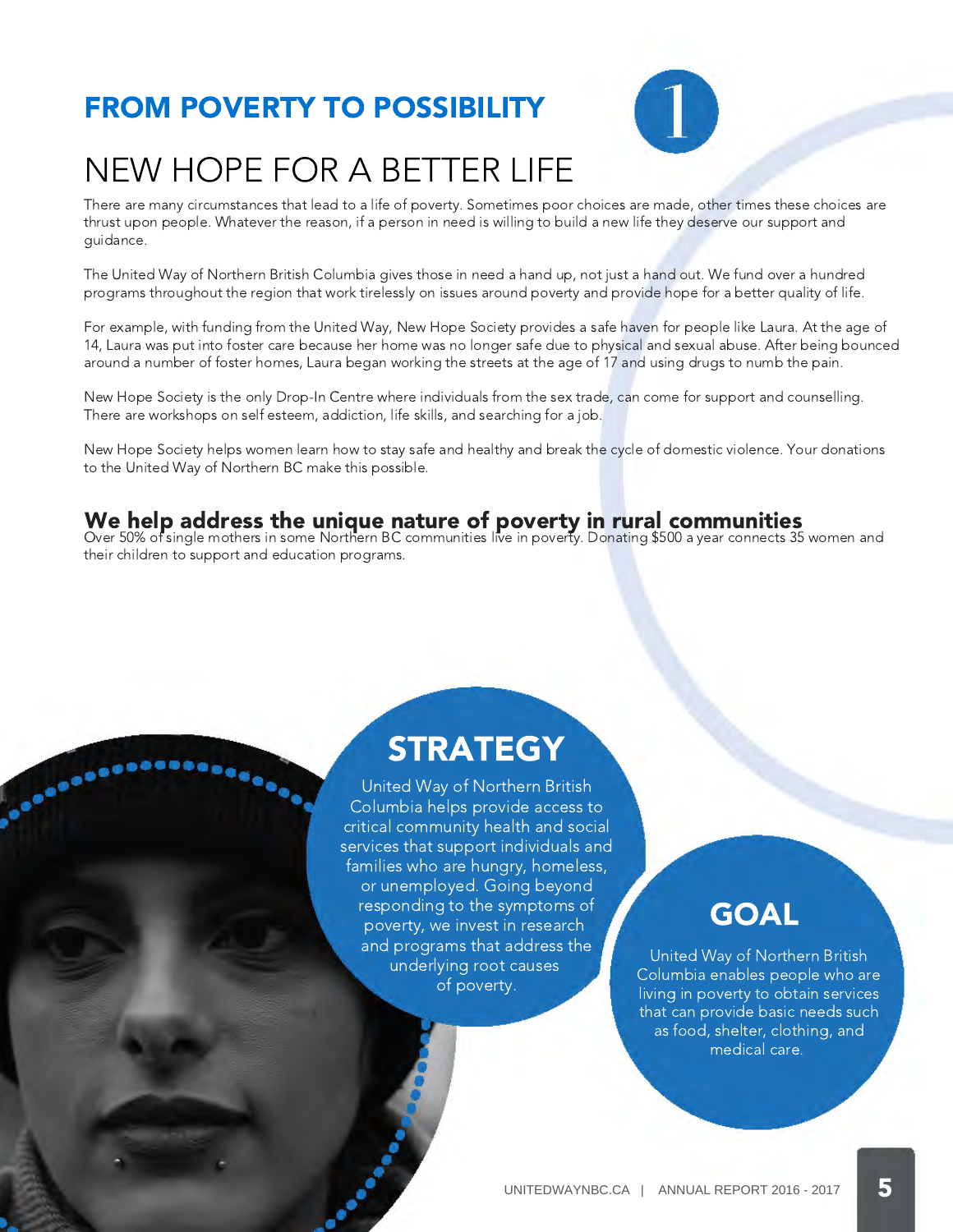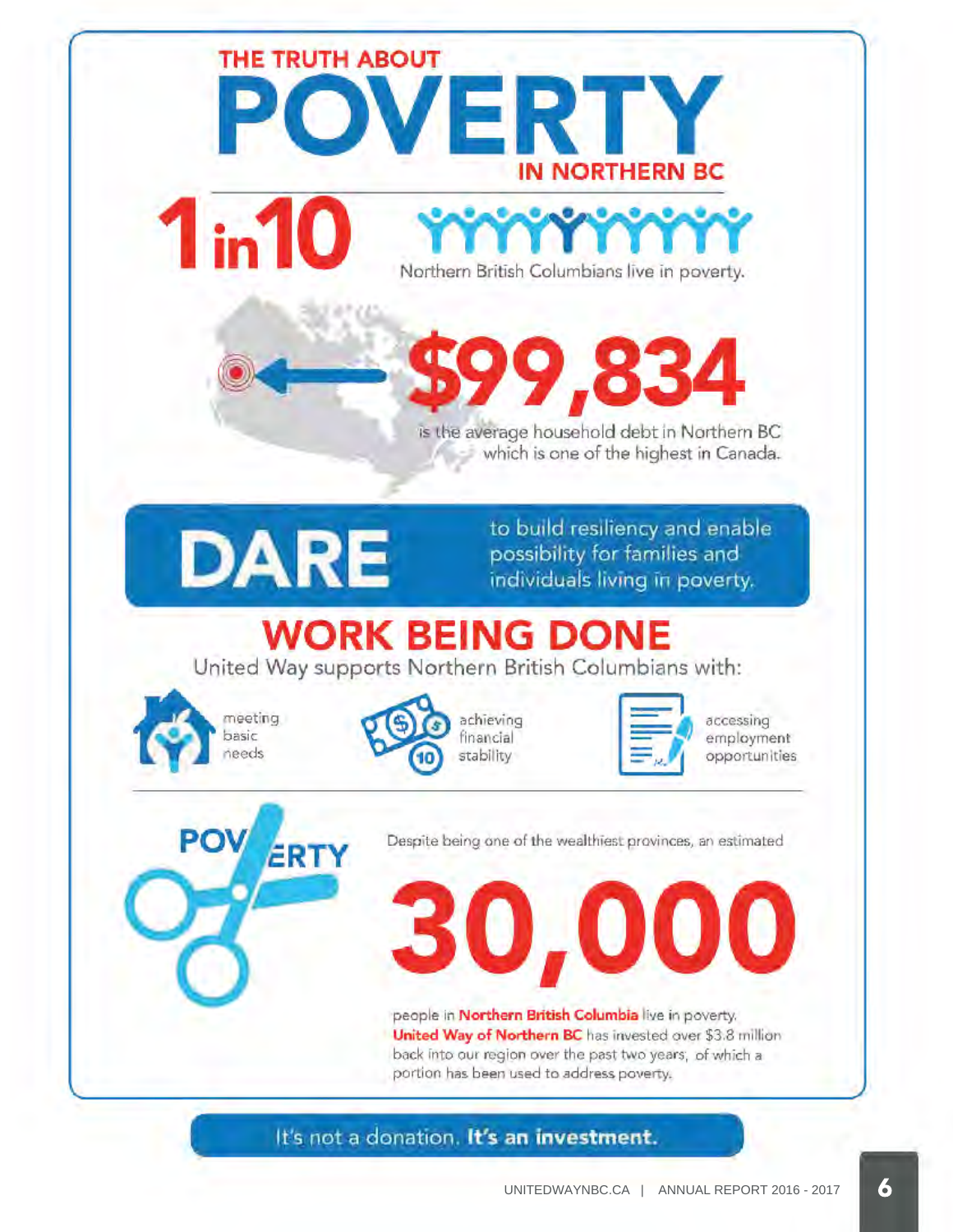# HEALTHY PEOPLE, STRONG COMMUNITIES



# SENIORS LIVING BETTER

There are many challenges faced by seniors when they are struggling to live independently and on their own. Loss of mobility, isolation, and a decreasing ability to perform household tasks that younger, more mobile people may take for granted.

The Better at Home program is a United Way-managed program that helps seniors with simple day-to-day tasks so they can continue to live independently in their own homes and remain connected to their communities across the north.

On Saturday June 3, 2017, employees from BMO and CIBC gave back to the Kitimat community by spending several hours weeding and beautifying gardens for seniors in the Better at Home program. Volunteers worked hard to take out several bags of weeds and lawn clippings that the seniors were not able to tackle themselves due to mobility issues.

Mrs. Irving was very thankful for all their hard work on her garden. "It was so fantastic they came! They did such an amazing job."

Kyle's No Frills Grocery generously donated soil to the volunteer effort and the District of Kitimat donated the use of their gardening tools.

For Lindsey Larsen, North West Campaign Cabinet Chair of United Way of Northern British Columbia, it was a great success. "Seeing everyone work together for the betterment of our seniors was wonderful." She said. "It was a testament to BMO and CIBC's commitment to their community."

Thanks to your donations, the United Way helps seniors across the Northern region. The United Way of Northern BC thanks you for making a difference.

**PROPER** 

#### Social isolation affects 17% of seniors living in small towns and cities in BC. We help seniors stay in their homes longer and We help people get healthy and stay healthy, physically and mentally.

connected with their communities. Just \$523/year connects 86 isolated seniors to their community and allows them to stay independent and in their homes. .

# **STRATEGY**

United Way of Northern British Columbia provides access to critical community health and social services that support individuals, families, seniors, and particularly those who are struggling with physical or mental health issues.

# **GOAL**

To build vibrant neighbourhoods where residents can experience a sense of safety and well-being, and can feel connected and involved in their communities.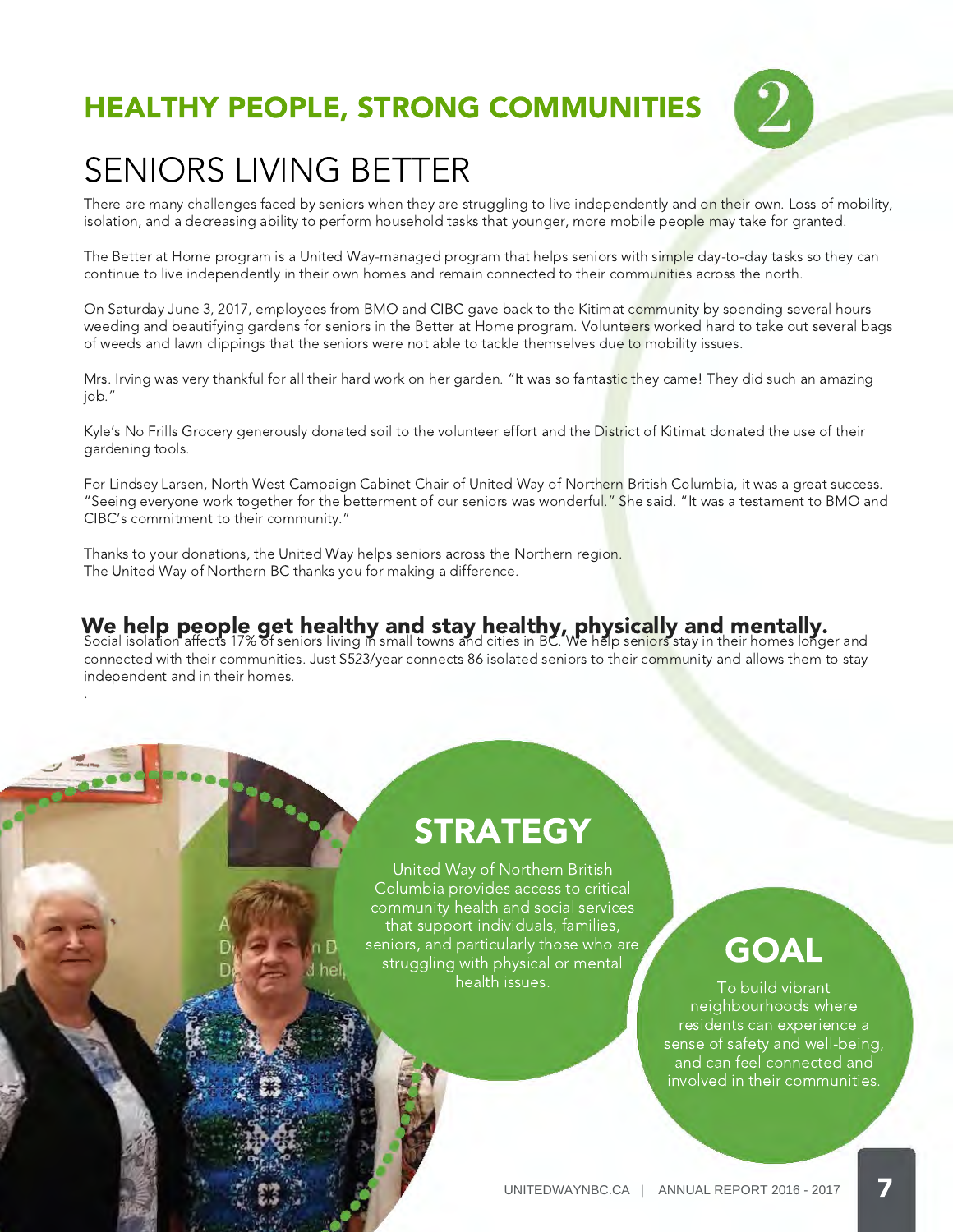

It's ript a donation. It's an investment.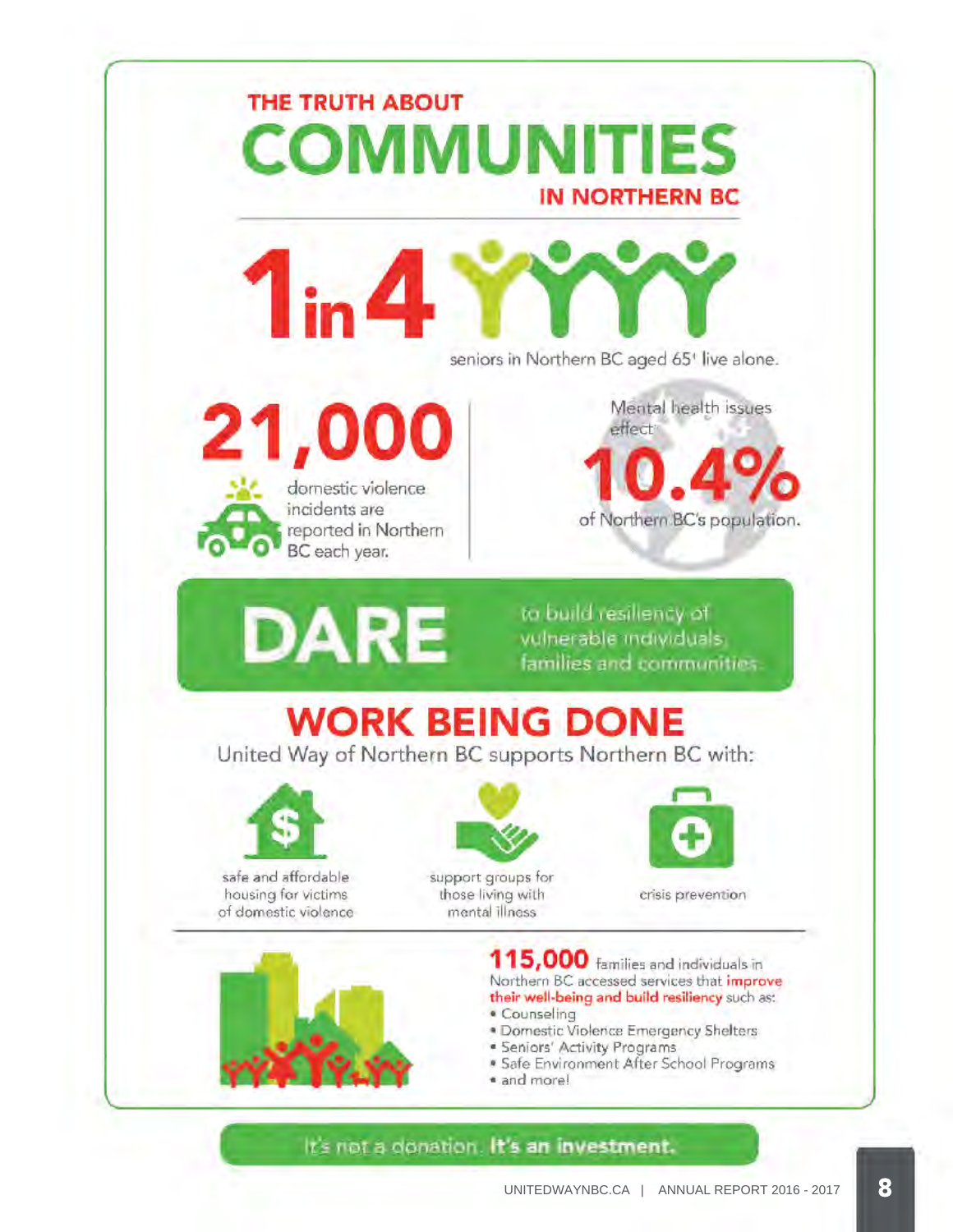### ALL THAT KIDS CAN BE



# A SAFE START

The United Way of Northern British Columbia and our partners have a wide range of programs across the region to help families with young children and youth, all designed to connect communities, support parents and give kids the best start in life.

The United Way of Northern British Columbia distributed Baby Boxes to Baby's Best Chance Pregnancy Outreach and the North Peace Pregnancy Care Centre in Fort St John. A Baby Box from The Baby Company helps provide a safe sleeping environment by removing all those objects and provides peace of mind for parents of infants across the region.

Your donations to the United Way of Northern British Columbia help support parents in giving them the resources needed to provide a safe, healthy and equitable start in life.

### We help kids get the education and opportunities they deserve

A key pillar in developing strong communities is ensuring kids can be all they can be. The United Way of Northern British Columbia provides support to help kids get the education they deserve, starting at the earliest possible age, and continuing through to adulthood.

# **STRATEGY**

United Way of Northern British Columbia invests in immediate strategies such as services for families, children, youth, and young adults so they can get a healthy start in life and stable support relationships. We invest in culturallyspecific services that encourage and support the growth of language, customs, and beliefs. Long term strategies include addressing the underlying conditions that create barriers to education, stable and supportive relationships, safe and secure environments, and employment for young people.

# GOAL

To invest in the development of children, from birth through to young adulthood, ensuring they have access to the opportunities needed to thrive.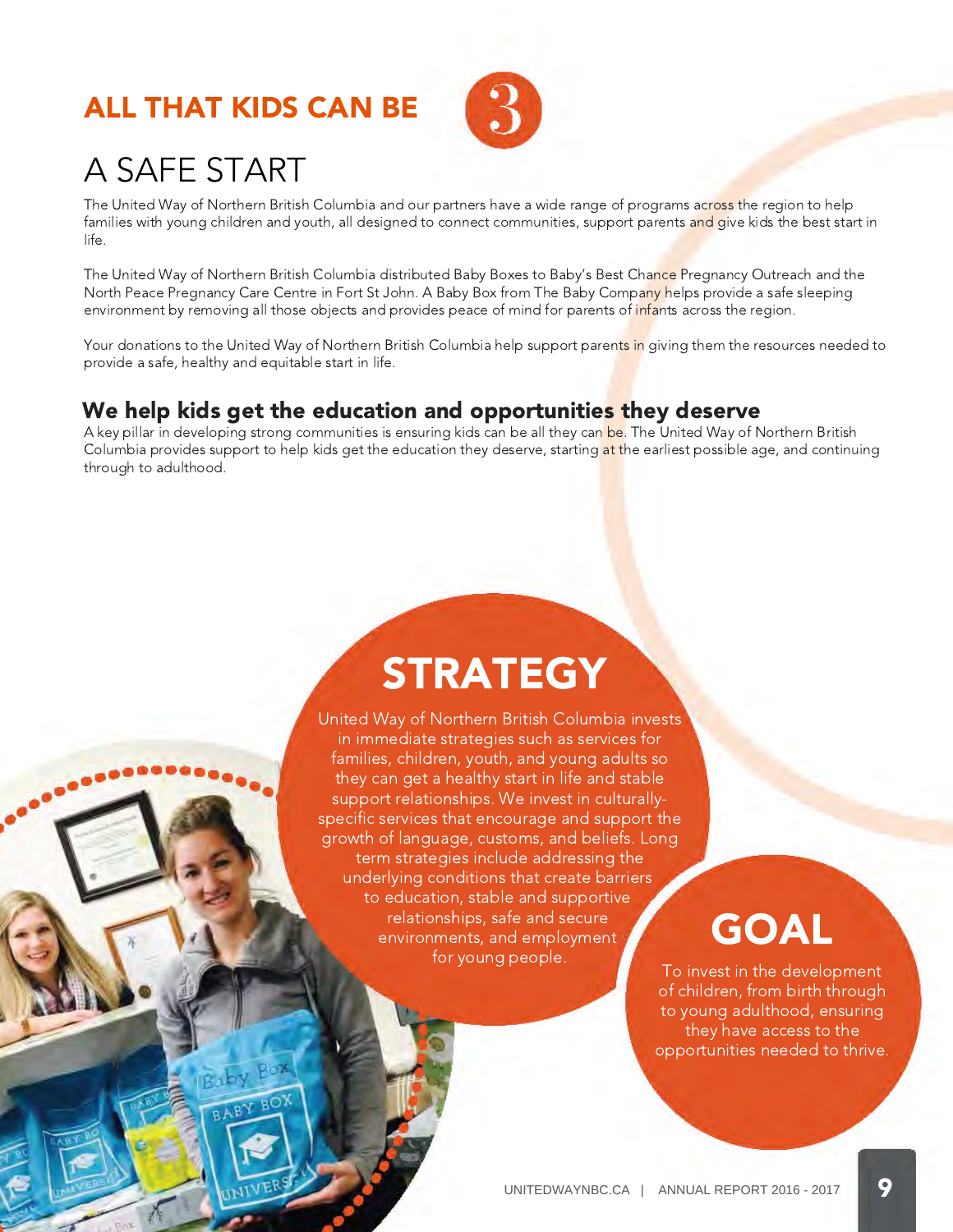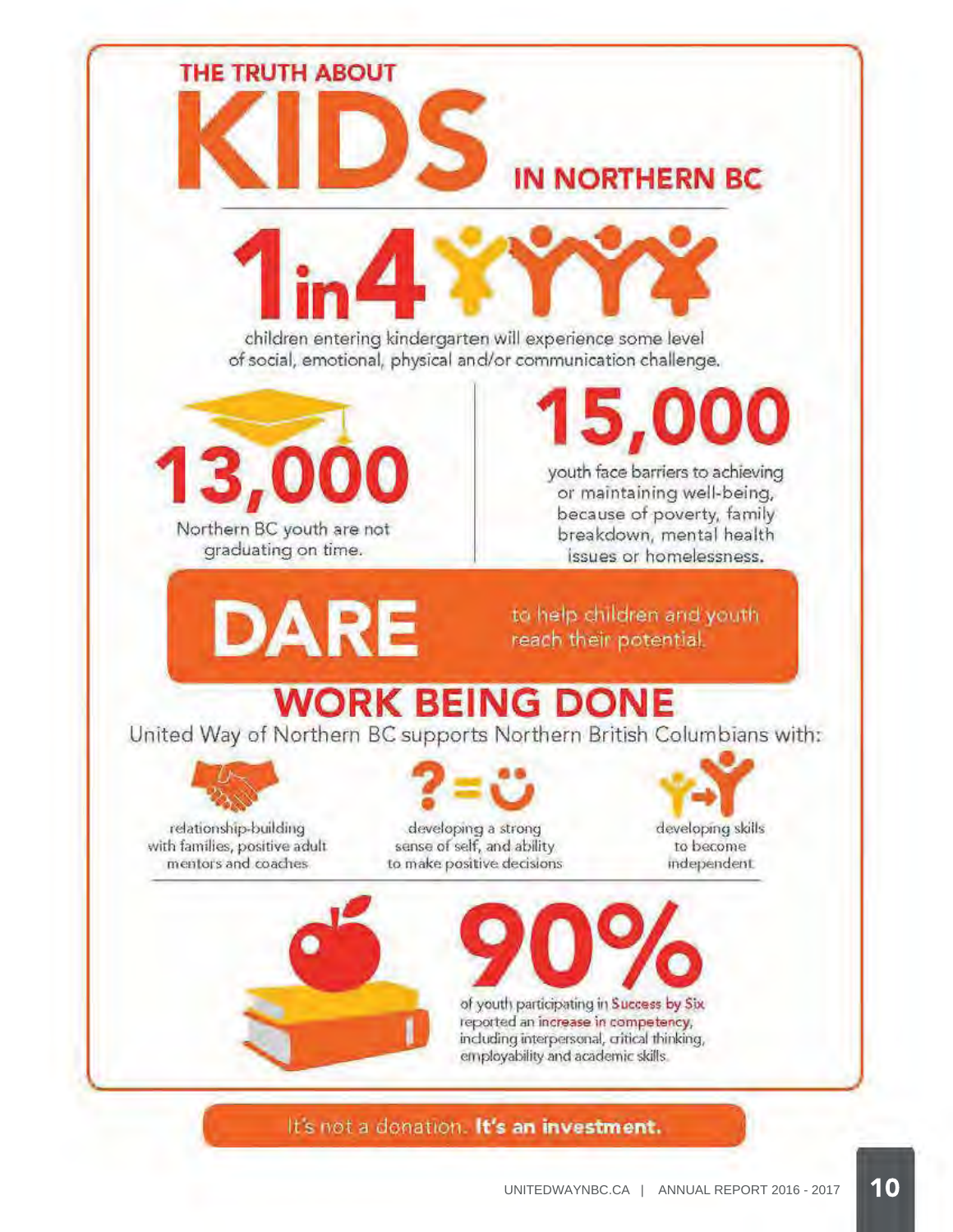# HOMELESSNESS INITIATIVE

The United Way of Northern British Columbia is continuing in its role with the Homelessness Partnering Strategy (HPS), funded in part by Government Canada. The community-based program aims to prevent and reduce homelessness, and the United Way of Northern British Columbia is the community entity responsible for distributing funding and managing this in Prince George. PARTNERSHIPS TO HELP END HOMELESSNESS<br>The United Way of Northern British Columbia is continuing in its role with the<br>Homelessness Partnering Strategy (HPS), funded in part by Government<br>Canada. The community-based program

We are tasked with providing vital resources and support for local agencies grappling with the challenges associated with poverty and homelessness. A total of \$727,327 will be dispersed to nine agencies to combat homelessness in Prince George from 2017-2019. A volunteer panel makes recommendations based on guidelines and priorities established and recommended through a Community Advisory Board. The United Way of Northern British Columbia, in collaboration with the Community Advisory Board, disburses project funding to organizations that meet an identified need.

Since 2016, The United Way of Northern British Columbia has adopted the Prince George Housing First program as it produces measurable results. It targets the most vulnerable in the community by moving them rapidly into permanent housing. This is achieved by working in partnership with community agencies, clients and landlords.

Clients are supported through wrap around services that help them sustain their housing, work towards recovery, reintegrate back into the community and ultimately, increase self-sufficiency. Through developing a Housing First community, it reduces the strain on shelters, health and justice services. This represents a balanced approach and measurably reduces homelessness at the local level.

"This program has been a huge success in Prince George. We refer people to all the agencies that can help them maintain housing and stabilize them while also helping them with whatever else they need. Chronically homeless people require intensive case management and support to address things like mental and physical health and life skills. By helping people meet their basic needs and providing on-going individual support, we reduce pressure on emergency services in Prince George. The work seems never ending but we celebrate our successes."

- Amie Foster PG Housing First Team Lead

# LOOKING FORWARD

In the spring of 2016, Prince George took part in a nationally coordinated effort to measure homelessness in Canada. Partnering with local agencies and stakeholders, the Point-In-Time (PiT) Homeless Count is considered to be a critical starting point in establishing a national picture of homelessness and offers a snapshot of local homelessness in Prince George. Another coordinated PiT Count will take place in 2018 with an increased focus on indigenous partnerships and youth engagement. United Way of Northern British Columbia has been the chosen entity to lead this initiative both years.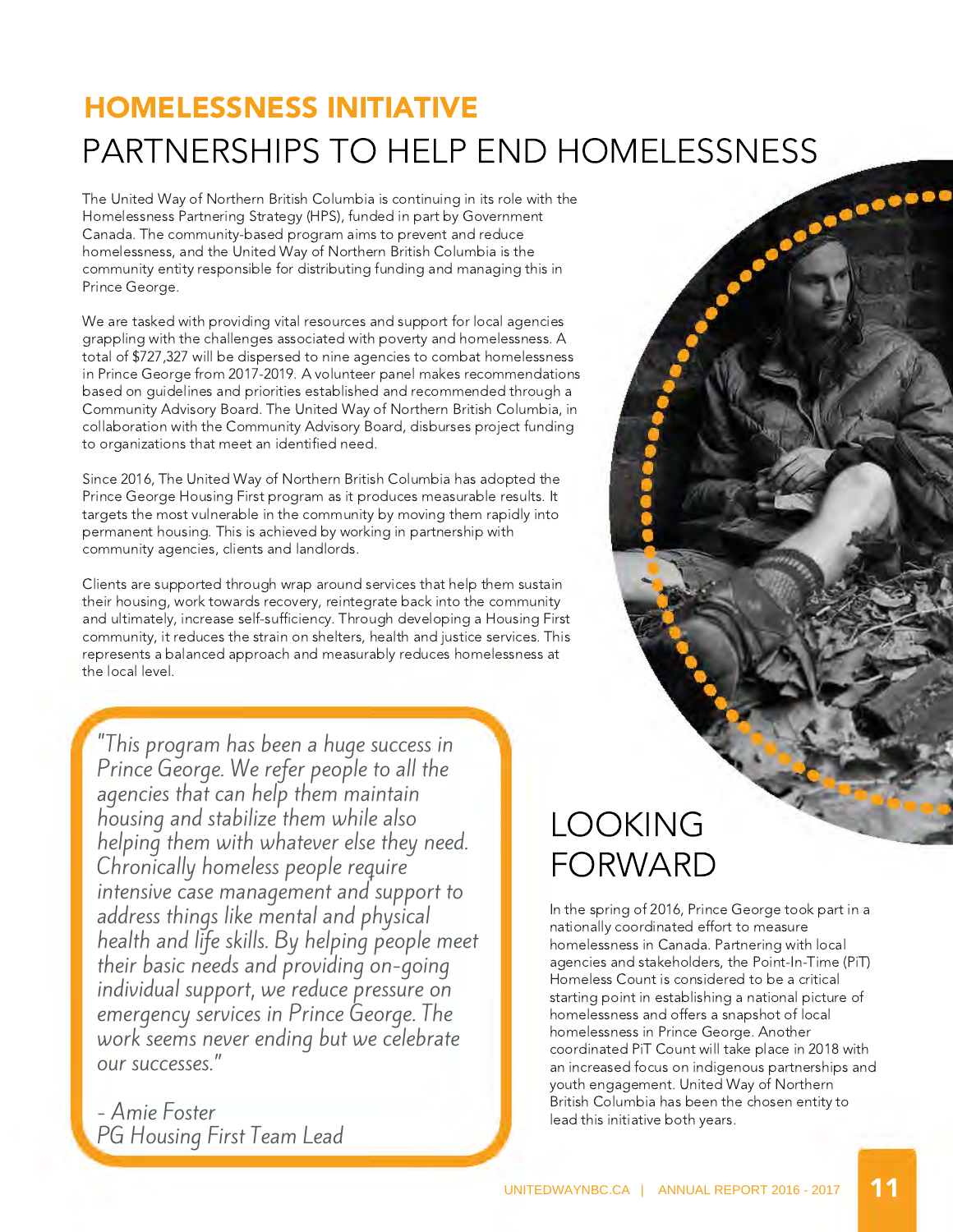# DAY OF CARING UNITED WAY VOLUNTEERS ROLL UP THEIR SLEEVES

One of the United Way of Northern British Columbia's pillars is to build healthy people and strong communities, and one of the best ways to do that is by investing in local social service agencies. Throughout the year, the United Way hosts Day of Caring® events where companies, community groups, or non-profits can take part and lend a helping hand.

At every United Way of Northern British Columbia Day of Caring® event, volunteers step in, roll up their sleeves, and get busy. In August of 2017, Spectra Energy and SpeeDee Printers in Terrace teamed up to dismantle, transport, and set up thousands of dollars of used office equipment from a recently closed Spectra office. Six grateful non-profits in Terrace benefitted from this fantastic donation.

The Day of Caring® in Terrace was a big success for the community, but it's only one example of many events held around the region. When the offices of Big Brothers Big Sisters in Prince George (BBBSPG) were being repaired after being damaged from a flood, nearly a dozen volunteers from RBC rolled up their sleeves and painted the BBBSPG offices.

Other events included BMO cleaning the TDCSS Child Care Centre in Terrace, Progress Energy gardening at a seniors facility in Fort St. John, CIBC painting the Hospice House in Prince George, and BMO and CIBC performed yard work and weeding for independent seniors in Kitimat.

"Our Terrace non-profits work tirelessly for the greater good and on very tight budgets. Getting a new desk or a conference table is not something you can usually afford. Having Spectra Energy go out of their way to donate their entire office, and Mills donate their staff and moving truck, was simply amazing."

Day Caring

### - Lindsey Larsen

North West Campaign Cabinet Chair for United Way of Northern British Columbia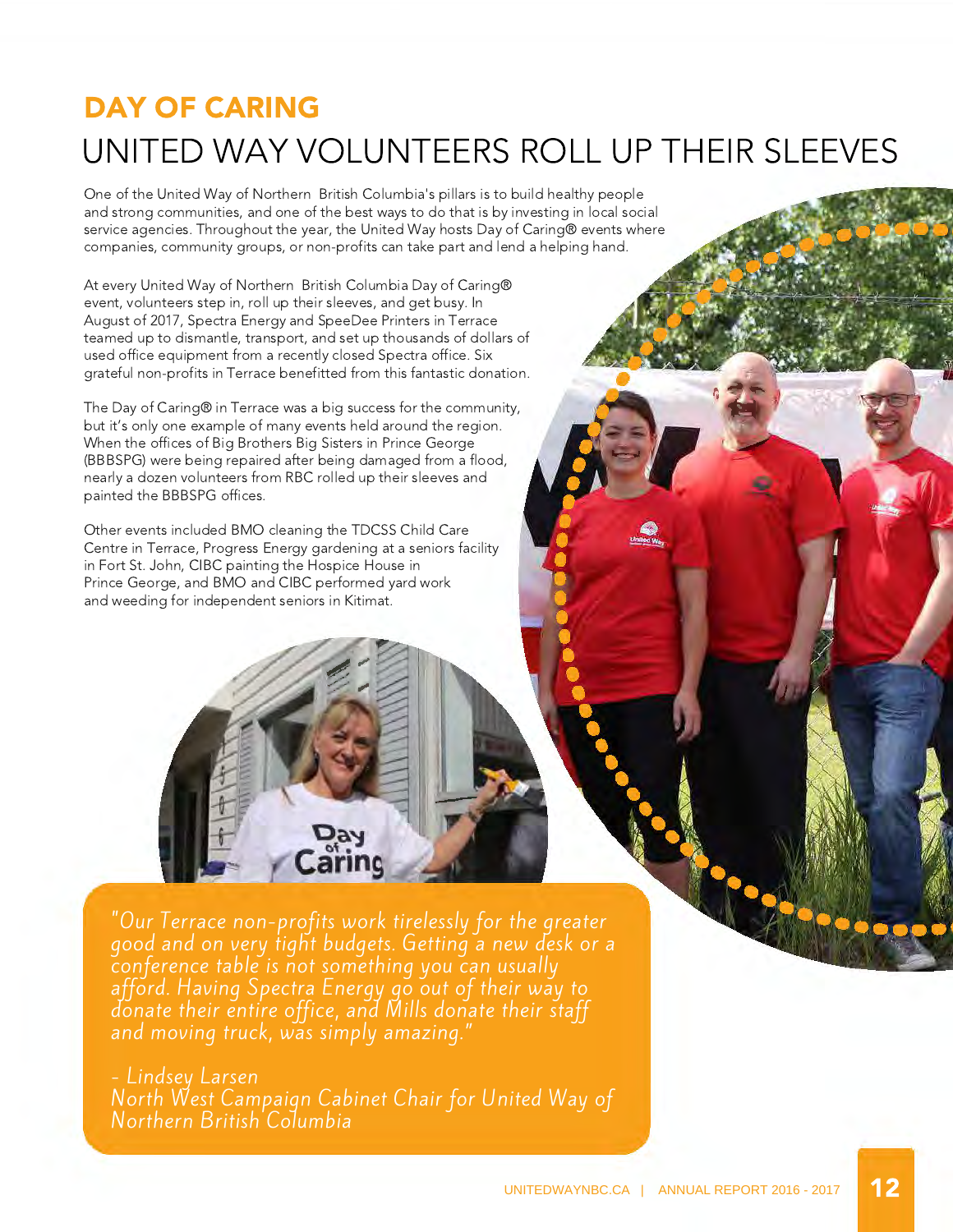# SEEING IS BELIEVING EXPERIENCE HOW THE UNITED WAY HELPS

,,,,,,

One of the ways companies and volunteers can get involved with the United Way of Northern BC is by requesting a Seeing is Believing Tour. In addition to supporting the work the United Way does, the Seeing is Believing Tour allows participants to become better informed on some of the programs offered.

Participants can meet face to face with people who benefit from their donations and hear their stories of struggle and triumph. Some of these people may have had unfortunate events that have changed their lives, and you can hear about the challenges they may have faced, and see how donating through the United Way of Northern British Columbia is making a positive impact.

This leaves a lasting impression on those who experience Seeing is Believing. "Being involved with United Way for many years, having the opportunity to hear the stories and personal challenges really brings it home," says Franco Antoniazzi, Plant Manager of Canfor Mackenzie. "It makes you remember that those challenges could happen to any of us, anytime."

Antoniazzi was part of a group of Canfor management and employees that took part in the Seeing is Believing Tour, which was held at UNBC's Northern Sport Centre with a group of wheelchair basketball players from Spinal Cord Injury BC. "It allows you to really put yourself in their position, experience the challenges they face in their daily life," he adds. "It makes me think that I would want the help from the United Way they need."

"Being involved with United Way for many years, having the opportunity to hear the stories and personal challenges really brings it home. It makes you remember that those challenges could happen to any of us, anytime."

- Franco Antoniazzi Plant Manager of Canfor Mackenzie **SAN DISCOVERED**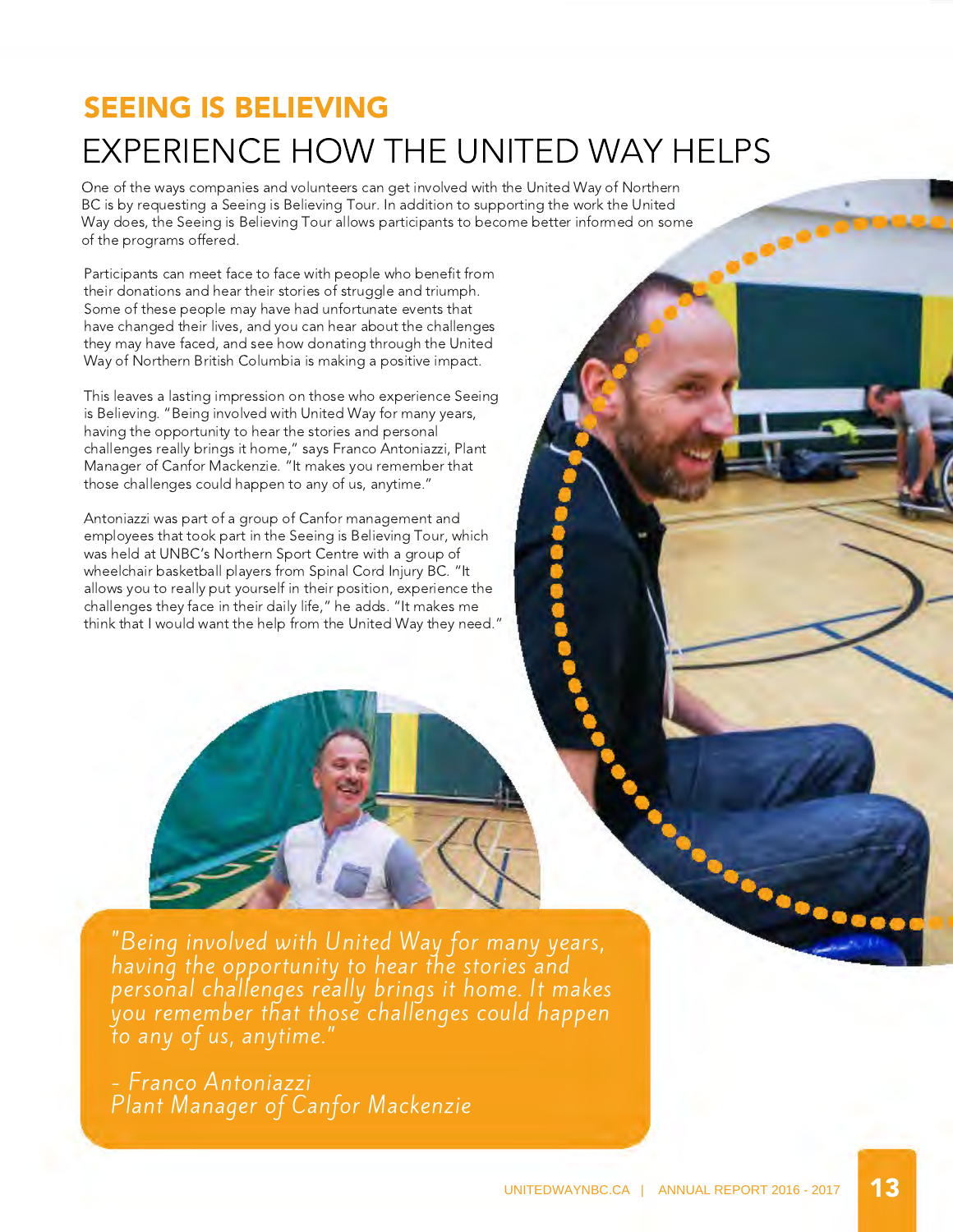# EARLY YEARS INITIATIVE CHILDREN'S SUCCESS STARTS EARLY

At the United Way of Northern British Columbia, we know that each community is unique and we are working hard to build a northern voice for the Early Years Initiative. Together, we strive to ensure that all initiatives are community driven and work towards goals identified in each community's strategic plan. Often in the Northern Region people can feel isolated, so we are always looking for ways to support and value everyone as we work together to collaboratively strengthen Early Learning Initiatives.

Together, the Success by Six and Children First Programs make up the Early Years Initiative. We combined Children First with Success by Six in Prince George, Quesnel, Mackenzie, and the Robson Valley communities. We also serve Success by Six in the communities of Burns Lake, Fraser Lake, Vanderhoof and Fort St. James, but work collaboratively with the Children First Contractor held in Smithers CDC.

We are working hard to support our indigenous community in the whole region. Our Indigenous Coordinators worked to identify and support initiatives throughout Northern BC.

We bring awareness to each community about the United Way of Northern British Columbia, and how we enhance and support the Early Years Initiative. Additionally, we increase awareness on how the funds raised in each community stay in their community.

RATEFUL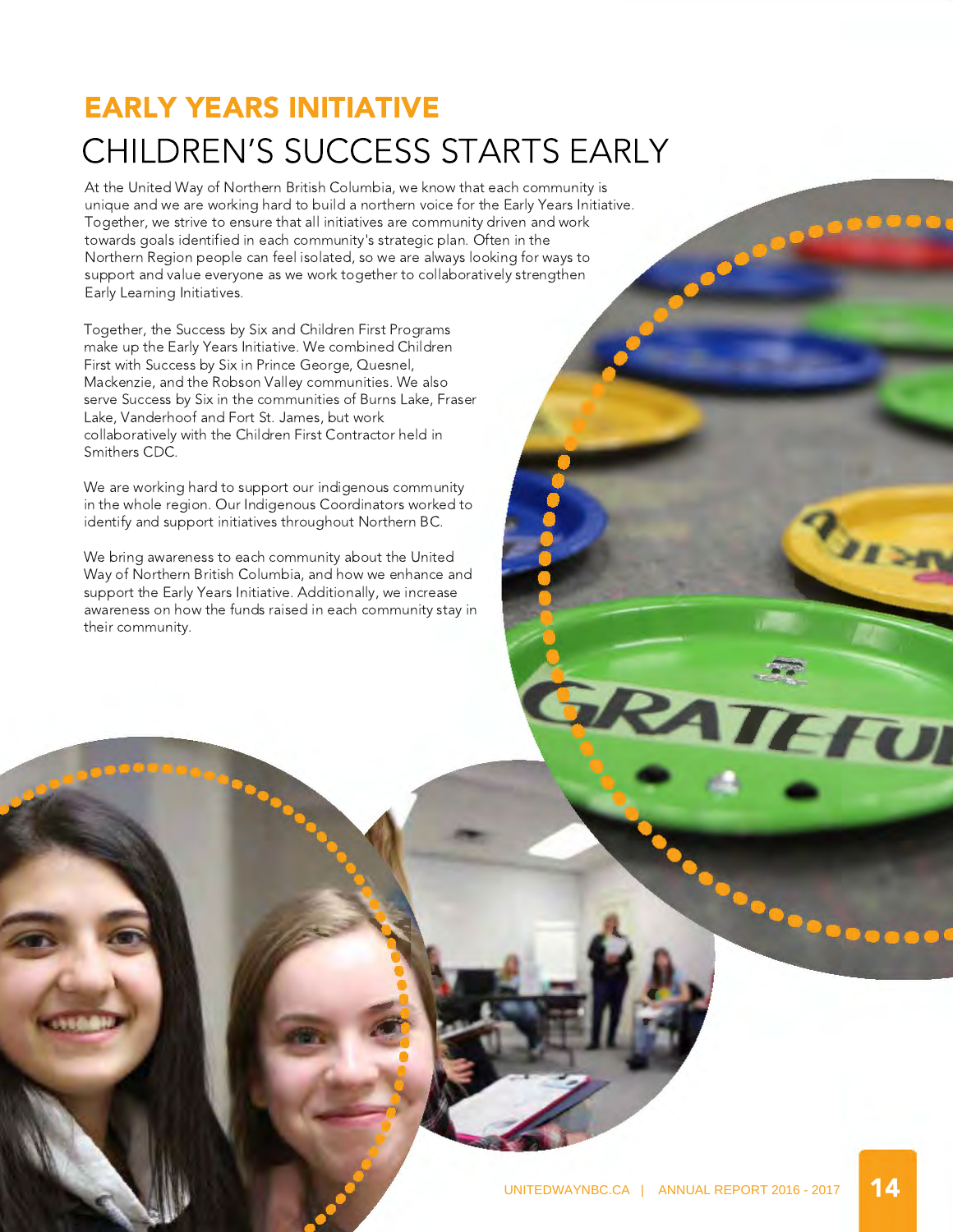# FINANCIALS MANAGEMENT SUMMARIZATION OF FINANCIAL STATEMENTS

### TO THE MEMBERS OF UNITED WAY OF NORTHERN BRITISH COLUMBIA:

The accompanying summary financial statements, which comprise the summary statement of financial position as at June 30, 2017 and the summary statement of revenue over expenditures and surplus for the year then ended are derived from the audited financial statements of United Way of Northern British Columbia (the "Organization") as at June 30, 2017 and for the year then ended.

The summary financial statements do not contain all the disclosures required by Canadian Accounting Standards for Not-For-Profit Organizations. Reading the summary financial statements, therefore, is not a substitute for reading the audited financial statements of the organization.

### MANAGEMENT'S RESPONSIBILITY FOR THE SUMMARY FINANCIAL STATEMENTS

Management is responsible for the reparation and fair presentation of these financial statements in accordance with Canadian Accounting Standards for Not-For-Profit Organizations, and for such internal control as management determines is necessary to enable the preparation of financial statements that are free from material misstatement, whether due to fraud or error.

### AUDITOR'S RESPONSIBILITY

Our responsibility is to express an opinion on these financial statements based on our audit. We conducted our audit in accordance with Canadian generally accepted auditing standards. Those standards require that we comply with ethical requirements and plan and perform the audit to obtain reasonable assurance about whether the financial statements are free from material misstatement.

### OPINION

In our opinion, the financial statements present fairly, in all material respects, the financial position of the United Way of Northern British Columbia as at June 30, 2017, and its results of operations and its cash flows for the year ended in accordance with Canadian Accounting Standards for Not-For-Profit Organizations.

DMC Chartered Professional Accountants Inc. Prince George, BC October 26, 2017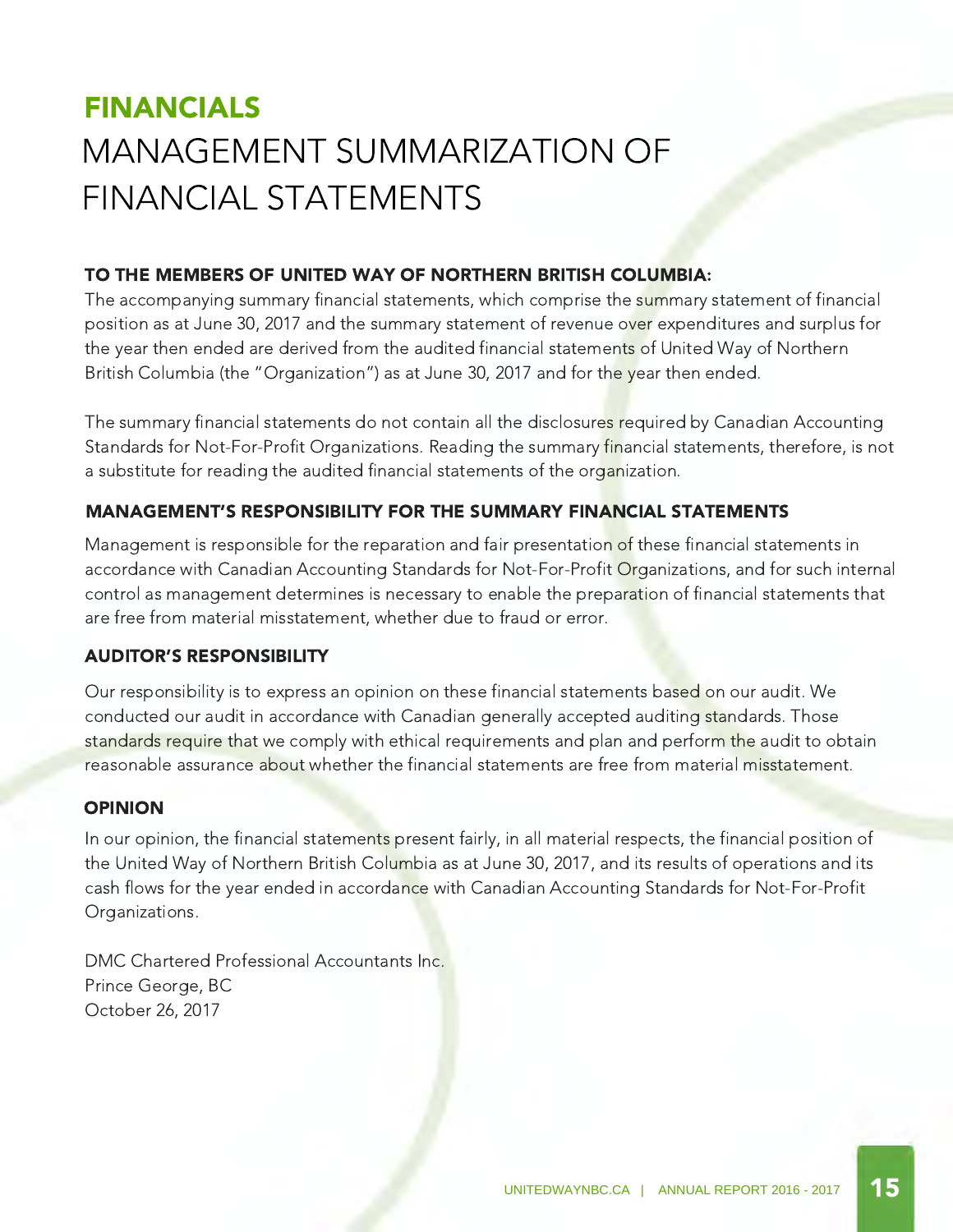# FINANCIALS UNITED WAY OF NORTHERN BC FINANCIALS

United Way of Northern British Columbia. Summarized Combined Statement of Revenue over Expenditures and Surplus at year ended June 30, 2017.

| <b>REVENUE</b>                            | 2016 - 2017 | 2015 - 2016 |
|-------------------------------------------|-------------|-------------|
| Campaign                                  | \$897,734   | \$903,104   |
| Success By 6                              | \$921,059   | \$831,469   |
| <b>Community Programs &amp; Services</b>  | \$699,709   | \$577,060   |
|                                           | \$2,518,502 | \$2,311,633 |
| <b>EXPENDITURES</b>                       | \$378,705   | \$309,677   |
| Campaign Costs                            | \$327,848   | \$572,682   |
| Community Investment                      | \$921,059   | \$831,469   |
| Success By 6                              | \$1,014,791 | \$893,099   |
| <b>Community Programs &amp; Services</b>  | \$2,642,403 | \$2,606,927 |
| <b>Expenditures in Excess of Revenues</b> | (\$123,901) | (\$295,294) |
| Surplus, Beginning of Year                | \$390,043   | \$685,337   |
| Surplus, End of Year                      | \$266,142   | \$390,043   |

United Way of Northern British Columbia. Summarized Statement of Financial Position and Change in Net Assets at year end June 30, 2017.

| <b>Current Assets</b><br>Tangible Capital Assets                                         | \$1,149,388<br>\$28,427            | \$1,437,502<br>\$35,432            |
|------------------------------------------------------------------------------------------|------------------------------------|------------------------------------|
|                                                                                          | \$1,177,815                        | \$1,472,934                        |
| <b>CURRENT LIABILITIES</b>                                                               |                                    |                                    |
| Accounts Payable & Accrued Liabilities<br>Impact Investments Payable<br>Deferred Revenue | \$87,325<br>\$278,636<br>\$545,712 | \$53,854<br>\$504,163<br>\$524,874 |
| <b>NET ASSETS</b>                                                                        | \$911,673                          | \$1,082,891                        |
| Invested in Tangible Capital Assets and Unrestricted Surplus                             | \$266,142                          | \$390,043                          |
|                                                                                          | \$1,177,815                        | \$1,472,934                        |

#### AUDITOR'S RESPONSIBILITYNOTES:

1. A copy of the combined financial statements and auditors' report may be obtained from the United Way of Northern British Columbia.

2. Our revenue last year was in excess of \$2.5 million. The costs of obtaining the \$2.31 million was 14.9 %.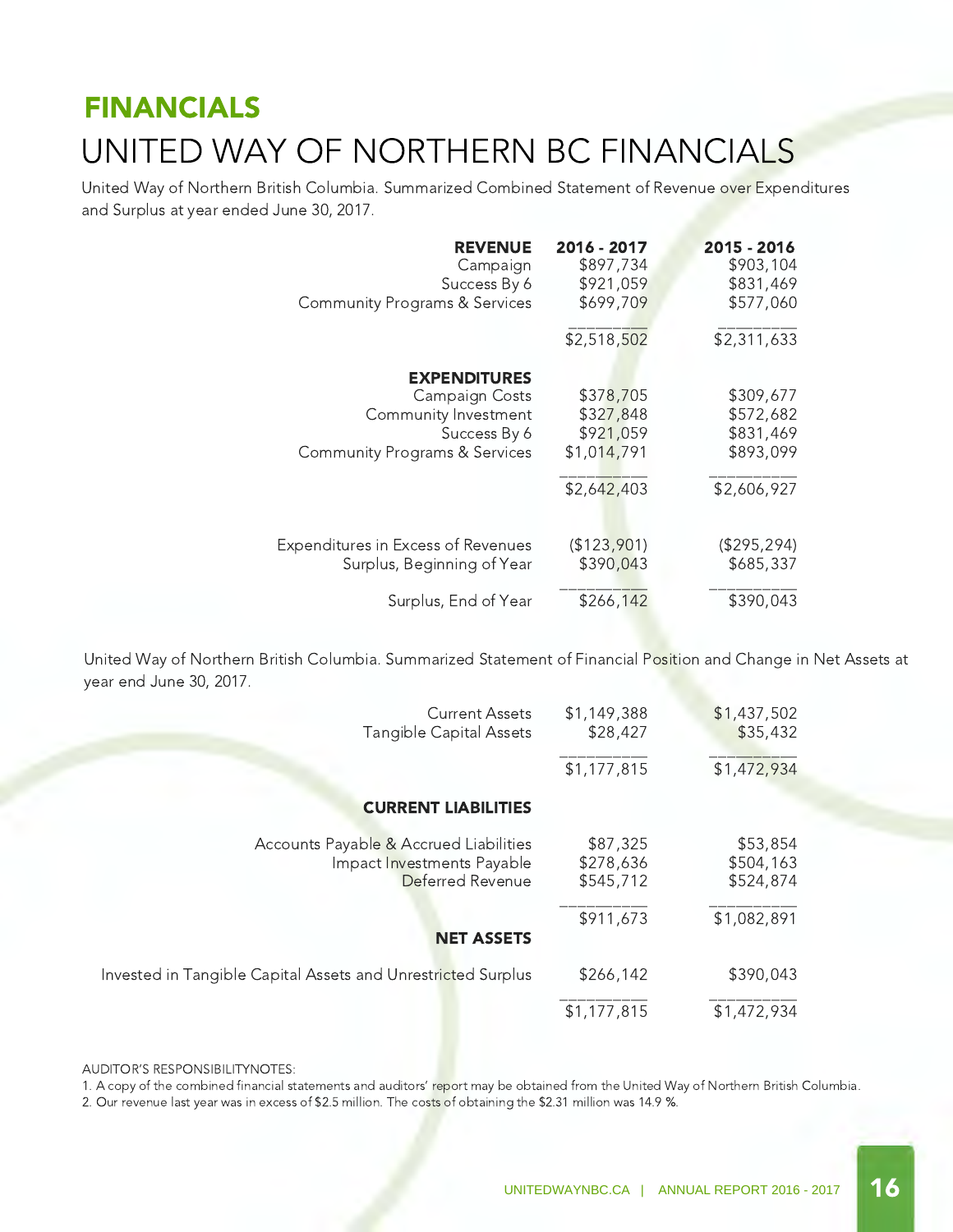# DO YOU KNOW WHAT YOUR DONATION LOOKS LIKE?

The United Way of Northern British Columbia invests in organizations that deliver services through outreach programs in the region, and work in partnership with us to develop community initiatives. When you give to the United Way, your gift supports an important and comprehensive network of community partners in Northern BC.

### REGION-WIDE FUNDED **ORGANIZATIONS**

Spinal Cord Injury BC Canadian National Institute for the Blind (CNIB) The Crisis Intervention and Suicide Prevention Centre of BC Northern Brain Injury Association BC 211

### COMMUNITY PARTNERS & FUNDED ORGANIZATIONS

NORTH CENTRAL Active Support Against Poverty AWAC - Association Advocate for Women and Community Intersect Northern John Howard Society PG Brain Injury Group PG Hospice PG New Hope Society Phoenix Transition Society Positive Living North (Firepit) Parent Support Services Prince George Stroke Recovery Surpassing Our Survival Society St. Vincent De Paul Society Canadian Mental Health Association Family YMCA of Northern BC Big Brothers Big Sisters Neighbourlink Vanderhoof Nechako Valley Community Services Society Mackenzie Public Library Kewetin'ohk Metis Society Robson Valley Community Support Society

NORTH WEST PR Community Enrichment Society Terrace and District Community Service Society



NORTH WEST CONT. Houston Friendship Society Houston Library Upper Skeena Dev Centre Society Smithers Library District of Stewart Lakes District Community Services Society Northern Health Authority Seniors Housing & Home Services Burns Lake

#### NORTH EAST

Womens' Resource Centre Fort St John Friendship Society Fort St John Public Library North Peace Housing Society Fort Nelson Friendship Society Northern Lamplighters Activity Centre Alzheimer's Society BC Tansi Friendship Society Chetwynd Public Library Dawson Creek Literacy Society Dawson Creek Networks Ministries Dawson Creek Public Library Dawson Creek Better at Home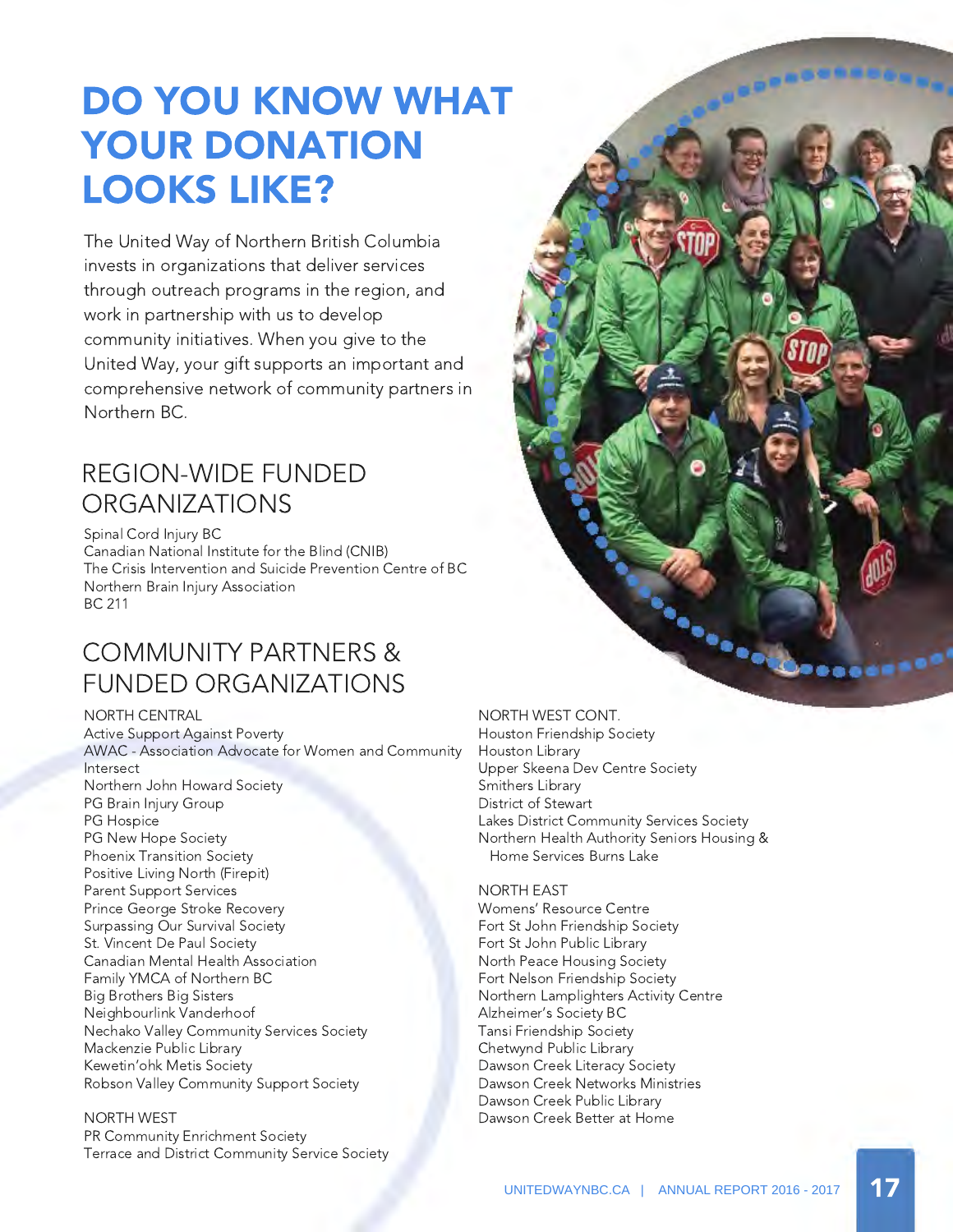# EARLY YEARS INITIATIVE PROGRAMS FUNDED IN THE REGION

#### BURNS LAKE

2016 Childrens Fall Fair (Lakes District Fall Fair Association) Lego Storystart and Club (Burns Lake Public Library) Burns Lake Little Artists (PG EFRY) Burns Lake Young Parent (PG EFRY) Yinka Dene Economic Development Literacy Development BESS Sstart Stories & Books For Kids AE (SD 91) Library Project (Burns Lake Band) Books For Babies (Christian Supportive Society) Healthy Start 2017 (Lakes District Family Enhancement Society)

#### **CHETWYND**

Healthy Blitz Mini Athletes Program National Child's Day Event Sensory Panels for the Library Baby Welcoming Party Breast Pump Loan Program Imagination Library Program Mini Athletes Program

#### DAWSON CREEK

Little Helping Hands Awards City of DC Book Walk Literacy Outreach Program Park & Play Events Traditional Supported Child Development Child Minding for Community Literacy Program Library Kidz Afterschool Program

#### FORT NELSON

Preschool Health Round Up Social Development Activities Coordinating community information Portals Early Years Resource Development and Distribution Traditional Supported Child Development Program

FORT ST. JAMES Culture Camp Growing Great Kids Fort St. James Daycare (YMCA) Growing Great Kids Baby Name Book (Nakazdli Health Centre) State of Child

TUMBLER RIDGE Little Warriors Prevent-it workshop Annual Health & Safety Fair Positive Discipline Celebrate National Child Day Welcome Baby Party Attend the Winter Festival Good Food Box Program Traditional Supported Child Development Programs HAIDA GWAII Old Masset Village Baby Change Tables (Masset Village) Language Drum Making Community Connections Tahayghen Elementary School Safety Access Active Strong Start Sk'aadgaa Naay Elementary School Kindergarten Outdoor Play Area Radiant Child Yoga & Balance Bike Outdoor Education in Kindergarten Early Learning (SD # 50) Strong Start Classroom Supply Xaaynangaa Naay Change Tables Young and Old Support Bike, Climbing Wall, Mats Girls Group Trip Forestry Stewardship Camp Skidegate Library and Books Homework Club Life Skills & Sporting Teen Centre Alm School Open Gym/ Art Lessons HGWAII Greenhouse & Gardening Pre-Teen Camp Tahayghen Winter Activities French For Fun L & L Afterschool Program Baby Care Seats Girl Power Girls Hoola Hoop Extrave In Town Rediscovery - Cultural program Red Cross Babysitters Program Children's Garden Yr 2 After School Club Community Resource Mapping Baby Highchairs-Strong start Masset Strong Start Resources Masset Multi Age Day Care Renos- Little Doves Daycare Skidegate Family Programing ECE Development Coordination and Equipment Sandspit Strong Start New Chairs per COP Decision Strong Start Change Tables Baby Bag Toys Emergency Baby Boxes Infant carseats for babyboxes Button Blankets HG Rec Summer Program Tots Resources Tahayghen strong start HEARTS weekly Drop-in Clinic Childhood Experience Club Strong Start Toys & Crafts Explorer's Team

#### **TERRACE**

Iskut Valley Health Building Links and Early Childhood Stikine Building Links Stewart Early Learning Links LAXGALTS'AP Village LISIMS Early Learning Partnership Laxgalts'ap Village-Lisims Early Learning Celebration and Partnership Atlin Playgroup Dease Lake Story Hour Tahltan Health Scrapbook Card Making Story Hour Books for Babies Hagwilget Village- Headstart Kitamaat Village- Caring For Our Future Kitamaat Village- Friday Fun day Kermode Friendship Society Lending Library Kermode FASD/Autism Hagwilget Village- Culture Arts Buckley Valley CCRR Stories Voices Ancestors DewDrops in Parents and Babies Child Passenger Safety Education Breakfast and Books Skating and Family Support Summer Read to me Early Literacy Outreach Summer Reading Clubs Early Years Feast Drum Making Workshop Traditional Family Workshops Early Child Next Steps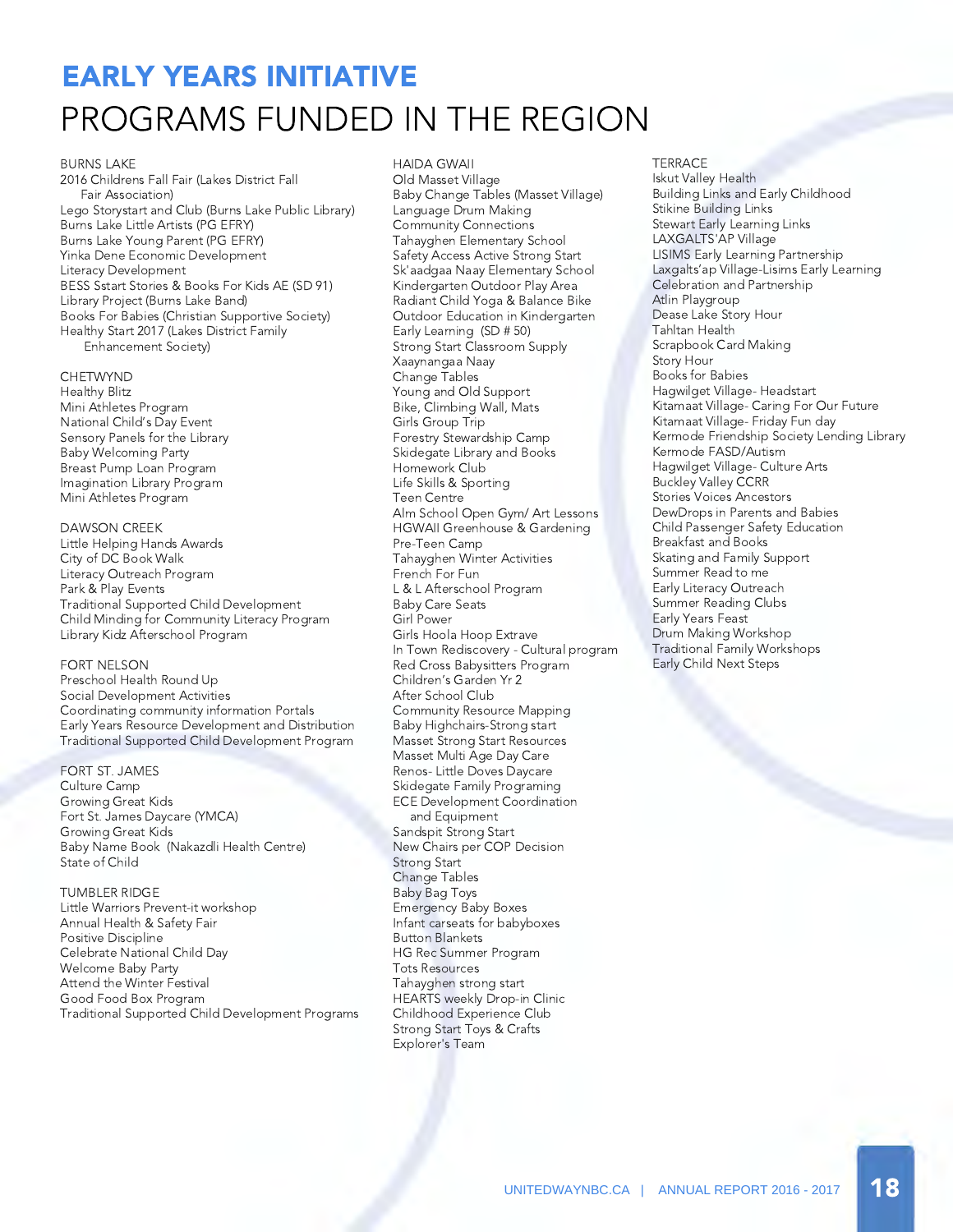# EARLY YEARS INITIATIVE CONT. PROGRAMS FUNDED IN THE REGION

#### MACKENZIE

Aboriginal Books (Mackenzie Public Library) **Training** Preschool Crafts (Mackenzie Public Library) 16 Pharmacy Supplies Baby Closet

#### PRINCE GEORGE

Lheidli T'enneh Nation Cold Snap (PG Folk Fest Society) Community Literacy (PGNFC) Lac Des Bois Family (YMCA) Moe the Mouse/Cooking Strongstart/ Joyful Literacry Baby Box CSFS Honour AE Children/Family Unity (Carney Hill) Dakelh Alphabet Book (CKTC) Harmony House Language Kits (Carrier Sekani Tribal Council)

#### PRINCE RUPERT

Coast Tsimshian Academy A Day In The Park Pineridge Strong Start Little Drum Consulting West View Mother Goose West View Childcare Society Hub Dze LK'ant Friendship Centre LaxKxeen Strong Start (SD# 52) West View Childcare Society- Pace Hub Conrad Strong Start (SD # 52) Metlakatla Ferry Service Scholastic Canada Books- Prince Rupert Reading Club Little Drum Consulting-Fostering Resilience

#### QUESNEL

SOS Approach (CDC) Family Action (New Focus) Wedge Gym Matt Dance and Mocs Regalia (North Cariboo Aboriginal Family Program) 3 Year Old Screening

ROBSON VALLEY ( Valemount & McBride) Dunster Fine Arts School Society Parent Child Early Years Fair Project facilitator Final Install AE Survey AE Early Years Resources (Public Library) Parent-Child (Mc Bride Public Library) AE Early Years

#### VANDERHOOF Carrier Sekani Family Services Occuptaional Therapy Prenatal Nutrition Program Diaper Bag II Program Saik'uz First Nation Children's First Vests Baby Proofing Ft St James First Aid Portable Therapy Sx6 (Carrier Sekani Family Services) Bbest Moms (SD 91 Nechako Lakes) Mouse Mtn Hub (SD 91 Nechako Lakes) Let's Get Active(SD 91 Nechako Lakes) Language Fun Story (Neighbour Link) Responsive Course (CNC) Nechako Campus (CNC)

FORT ST. JOHN Creative Kids-Lego Builders Daddy and me Preschool Health Round Up Mother Goose Programs Mother Goose Facilitator Training Early Childhood Development Table Meeting Everyone is Awesome

HUDSON'S HOPE Friends of Hudson's Hope Food Bank Fresh Produce Program Hudson's Hope Families First Initiative Family Friendly Website Early Learning Radio Ads Traditional Supported Child Development

FRASER LAKE Fort Fraser Community Recreation Society Early Years Space Stellat'en First Nation Band Baby Group Head Start Indoor Playground Fraser Lake Banner Nadleh Whut'en First Nation NadlehKoh Gym time and Drums

HOUSTON Reading Club Early Childhood Next Steps Teddy Bear Picnic Houston Kids Houston Learn to Grow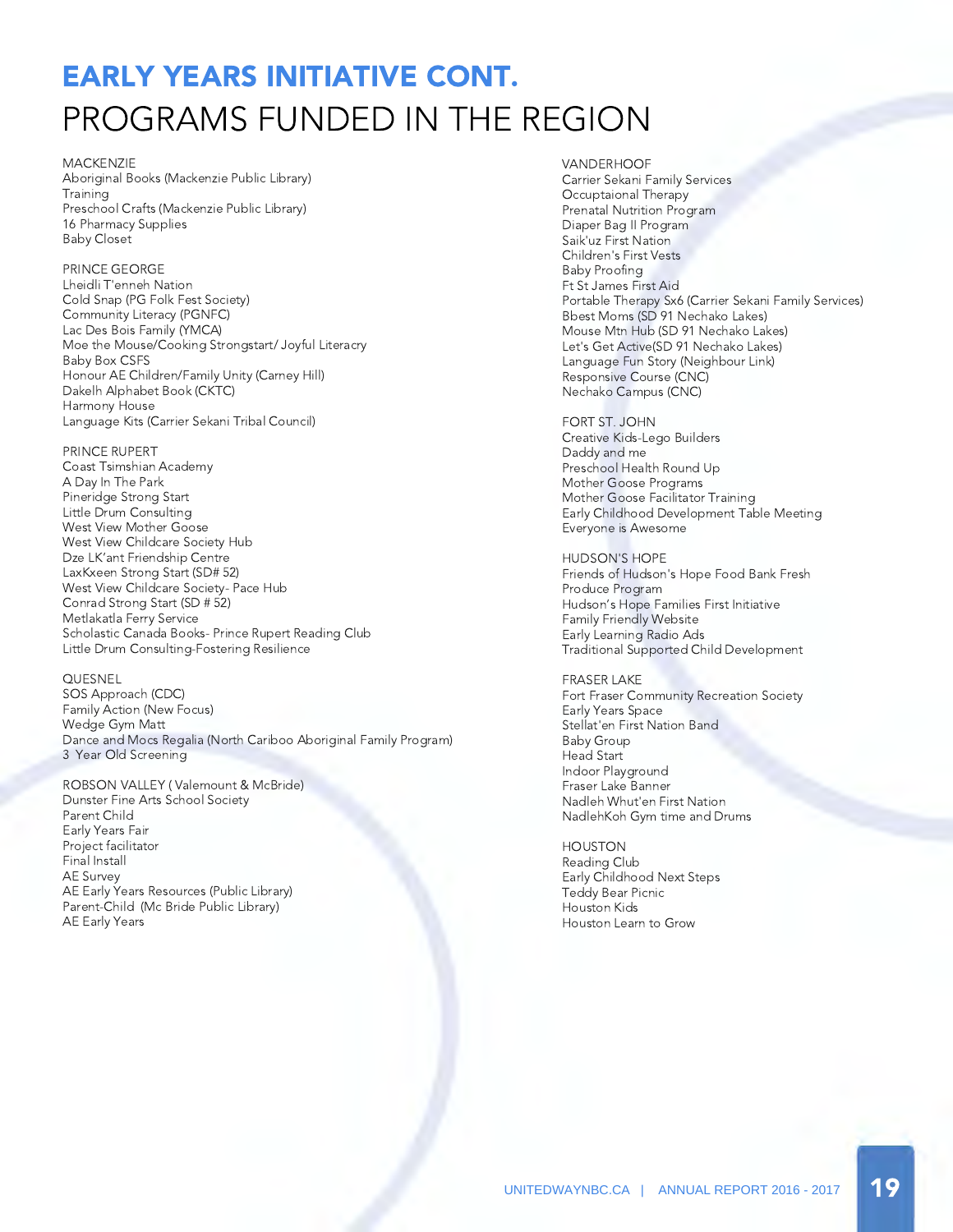### SUPPORTERS

### ORGANIZATIONS AND EMPLOYEE GROUPS

- Acklands Grainger
- Active Support Against Poverty
- AECOM
- AGAT Laboratories
- Apex Distribution Dawson Creek
- Arctic Construction
- Bell Canada
- Bell Media
- BCAA
- BC Assessment
- BC Government & Employees Union
- BC Hydro
- Belterra
- Bluewave Energy
- BMO Bank of Montreal
- BMO Financial Group
- Brenntag Canada Inc.
- Business Development Corporation
- Canada Post
- Canada Revenue Agency
- Canadian Forest Products Ltd.
- CanaSteel Rebar Services
- Canfor (Canadian Forest Products Ltd. and Canfor Pulp Limited Partnership)
- Canvac Oilfield Services Ltd
- Capital Motors
- CBC Radio
- Central Interior Woodworks Ltd
- CFR Management Inc.
- Chances FSJ & Dawson Creek
- Chemtrade Pulp Chemicals LP
- Chetwynd Fire Department
- CN Pensioners' Association
- CN Rail
- CIBC
- Citifinancial
- City of Fort St. John
- City of Prince George
- College of New Caledonia (CNC)
- Compression Technology Inc.
- Computer Emporium
- Control Tech
- Costco Wholesale
- Crayon Box Design & Promotions Ltd.
- Crossfit Dawson Creek
- Crisis Prevention, Intervention and Information Centre for Northern BC
- CUPE
- Dahlen Contracting Ltd.
- Daski Contracting Ltd.
- Dawson Creek Fire Department
- Dawson Creek Mall
- Deloitte LLP
- District of Chetwynd
- District of Taylor
- DRL Ventures
- D.W.Wilson
- DGS Astro Paving
- Diverse Trucking Ltd.
- Ecole Central Elementary
- Empire Oilfield Ltd.
- Encana
- Energetic City Roller Derby
- Enterprise Rent-A-Car
- Envision Credit Union
- Epscan Industried Ltd.
- Federal Government Retirees
- Finning Canada
- Financial Planning Centre 2005 Inc.
- Fort St. John Firefighters Local 2143 IAFF
- Fortis BC Energy Inc
- Fraction Energy Services Ltd
- Gas Drive
- Gemini Corporation
- GeoNorth Engineering Ltd.
- George Dawson Inn
- Glacier Mobile Glass
- Golder Associates
- Great West Life/Canada Life/London Life
- Guillevin International
- Hope HR & Safety Consultants Ltd.
- HSBC
- ICBC
- Imperial Oil
- Independent Contractors & Business **Associates**
- Integris Credit Union
- International Brotherhood of Electrical **Workers**
- Investors Group
- Jim Pattison Broadcast Group
- John T Gower Enterprises Ltd.
- Kelson Group
- LB Chapman Construction
- London Drugs
- Manulife
- Mastec Canada
- Marathon Chetwynd
- Meyers Norris Penny CLP
- Mirage Trucking Ltd

• M & M Resources Ltd. • Nalco Champion

• Mile Zero Paving Association

• Northern Hot Shot Services Ltd. • Northern Lights College • Oil and Gas Commission • Peace River Hydro Partners • Peaceland Energy Serv Ltd.

• Peroxy Chemical Canada Ltd

UNITEDWAYNBC.CA | ANNUAL REPORT 2016 - 2017 20

• Pimm's Production Equipment Ltd.

• Positive Living North

• Price Waterhouse Cooper • Prince George Cougars • Prince George Hospice Society • Progress Energy Canada Ltd • Provincial Employee Community

 Services Fund (PECSF) • A Rocky Mountain Rangers

• Regional District of Fraser Fort

• Reg Norman Trucking Ltd.

• SNC – Lavalin Environment

 Canadian Forces • RBC Financial Group • RBC Foundation

• Ricoh Canada Inc • Roseneau Transport Ltd. • Schmitz, Anderson & Nielsen

• Scotiabank Group • Service Canada • Shell Canada Limited • Shell Montney Gas Plant • SM Forrest & Associates

• SMI Faciliop

• S.O.S. Society • Spartan Controls Ltd • Spectra Energy • Spinal Cord Injury BC • Spruce Credit Union • Stage North Fort St. John • Suncor Energy Foundation • Surerus Pipeline Inc. • T & S Tubing & Shafting Inc

• TD Canada Trust • Team 911

• Telus

• Timken

• Techmation Copper Fund

• United Steelworkers - Local • University of Northern BC

• Worley Parson Canada Services Ltd

• The Painted Squirrel • The 1988 Foundation • The CAT Rental Store • Tim Hortons Chetwynd

• Unifor Local 2301

• V.E. Brandl Ltd. • Viper Innovation Inc.

• West Jet

• World Gym

• 30 Minute Hit

• 24/7 Compression Ltd.

• Praxair

• RCMP

George

• Moose FM

• Newalta

• Pembina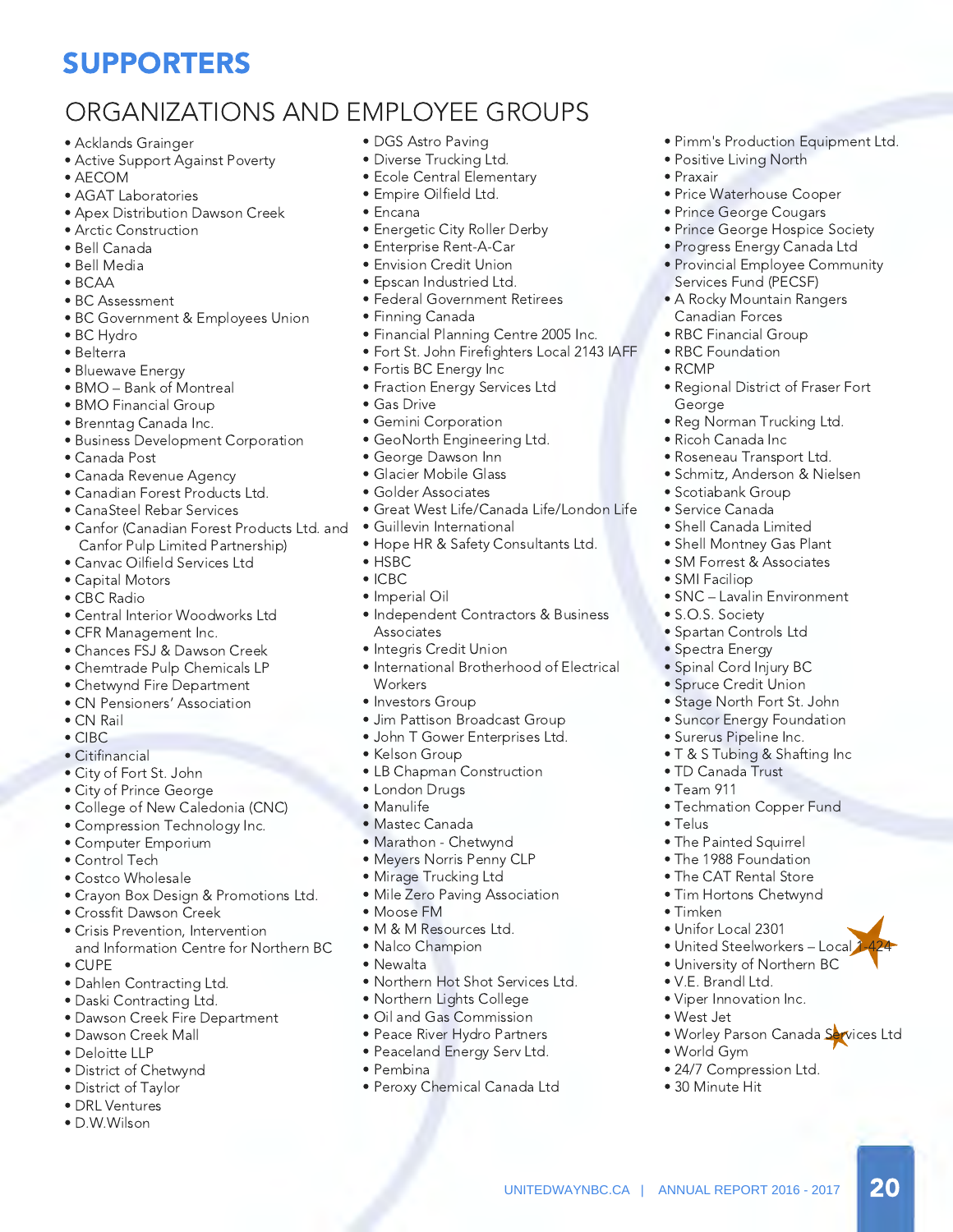## SUPPORTERS CONT.

### TOP 25 WORKPLACE CAMPAIGNS

- BC Hydro
- BMO Financial Group
- CIBC
- CN Rail
- Canfor (Canadian Forest Products Ltd. and Canfor Pulp Limited Partnership)
- Chemtrade Pulp Chemicals LP
- City of Prince George
- Costco Wholesale
- Deloitte LLP
- Finning Canada
- ICBC
- Imperial Oil Limited



### FUNDING PARTNERS

Foundations, corporations and community sponsors have made a special commitment and helped United Way of Northern British Columbia be recognized as a leader in changing communities and giving us and our community partners the tools and resources to change lives in Northern BC. These partners provided United Way almost \$1.5 million in financial support to focus our investments on addressing underlying community issues and creating lasting change. A special thanks for their support.

### DONOR-SPECIFIED RECIPIENTS

In addition to our partner agencies, some 150 national, provincial and regional social services and community health registered charities benefited from United Way support. Local registered charities benefiting from United Way campaigns include:

- BC Lake Stewardship Society
- Cambodia Support Group Society
- Canadian Mental Health
- BC Children's Hospital
- Central Interior Native Health
- Crisis Prevention & Intervention Centre
- Dr. R.E.M. Lee Hospital Foundation
- Fort St John & Area Seniors Care Foundation
- Fort St. John Hospital Foundation
- Fort St. John Women's Resource
- Fort St. John Salvation Army
- Friends of Hudson Hope Society
- Health Partners Fund (National)
- Immaculate Conception Parish
- Kitimat Food Bank Society
- Northern BC Children & Families Hearing Society
- Northern Brain Injury Association
- North Peace Mental Health Society
- North Cariboo Aboriginal Family Program Society
- Our Savior's Lutheran Church

• Pembina Pipeline Corporation

25

- Progress Energy Canada Ltd
- RBC Financial Group
- Regional District of Fraser Fort George
- Scotiabank
- Shell Canada
- Spectra Energy
- TD Bank Financial Group
- The CAT Rental Store
- Timken
- University of Northern BC
- BCAA
- Canada Revenue Agency



- Ministry of Children & Family Development
- Ministry of Community, Sport and Cultural Development
- Employment and Social Development Canada
- Service Canada
- Northern Health Authority

DONOR-SPECIFIED RECIPIENTS CONT...

- Positive Living North
- Prince George Elizabeth Fry Society
- Prince George Hospice Society
- Quesnel Community Foundation
- Quesnel Women's Resource Society
- Salvation Army
- SPCA
- Spirit of the North Foundation
- St. Vincent De Paul Society
- Tamituk Status of Women's Society

### MEDIA PARTNERS

- Alaska Highway News
- Bell Media The Bear 101.5, Sun FM 98.5, 890 CJDC, CJDC TV
- Energy 102
- Moose FM 100.1
- Black Press Burns Lake Lakes District News, Caledonia Courier, Houston Today, Kitimat Northern Sentinel, Quesnel Cariboo Observer, Prince Rupert Northern View, Smithers Interior News, Terrace Standard and Vanderhoof
- Omineca Express
- Energeticcity.ca

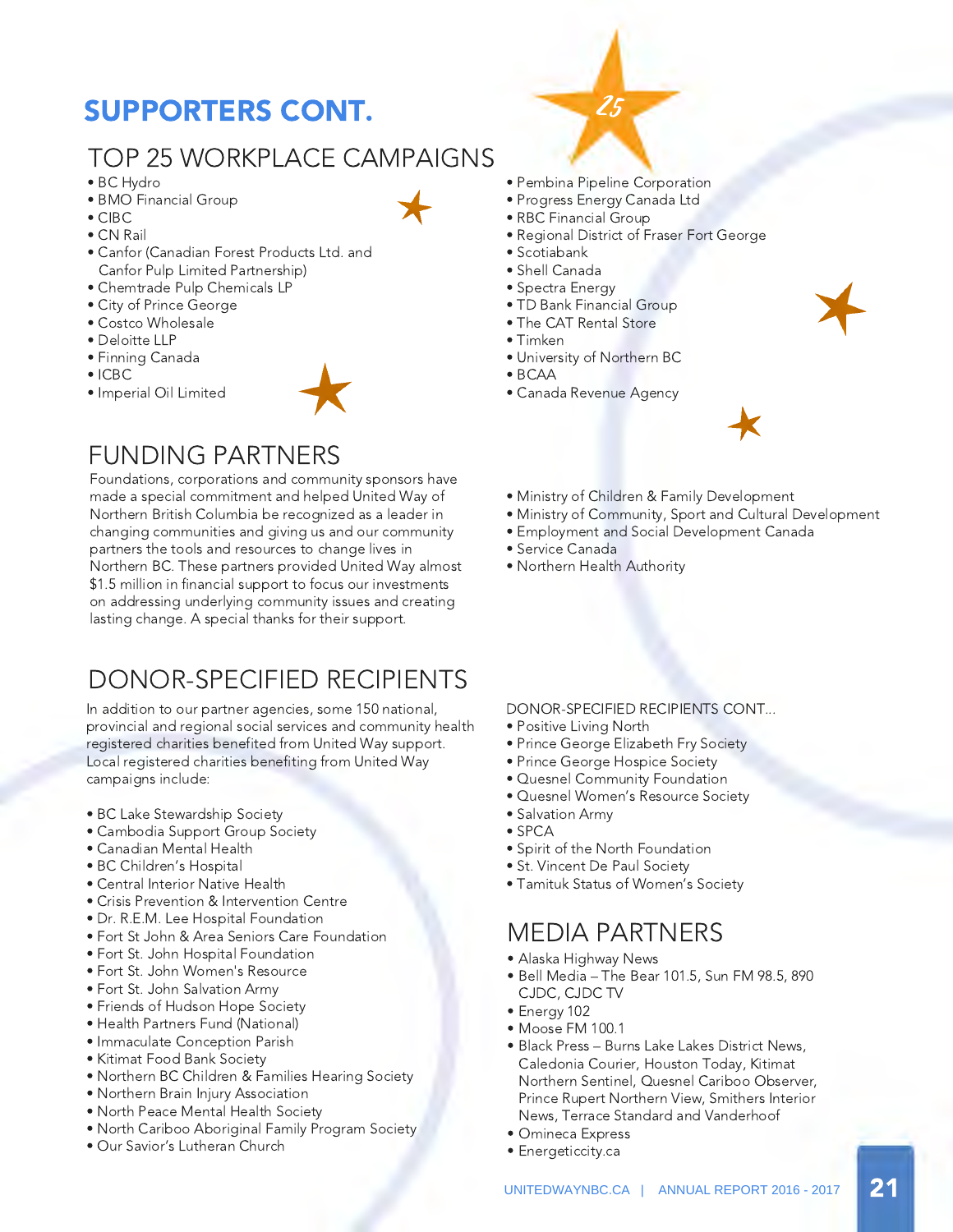### WHO ARE WE

The United Way of Northern British Columbia is a volunteerdriven organization that relies heavily on volunteer involvement, expertise and support to achieve our mandate. We are grateful to our volunteers for their passion, enthusiasm and commitment to making the United Way of Northern British Columbia an effective and efficient regional community impact organization. As we expand our reach, we look forward to including more volunteers throughout the Northern BC Region.

### Thank You for making a difference

#### UNITED WAY OF NORTHERN BRITISH COLUMBIA BOARD OF DIRECTORS

Russ Beerling Sotirios Korogonas Laurel Campbell Leona Anderson Matthew Warkentin Kimberly Rud Dr. William Osei Margaret Jones-Bricker

Board Chair Vice Chair Treasurer, Finance & Audit Chair **Secretary** Director, Governance & Nominations Chair Director Director **Director** 

Moose FM **Canfor** CFO - Nisga'a Pacific Ventures LP CGA - Schmitz, Anderson & Nielson **Canfor** CIBC Northern Health Authority Regional Director, Northern BC Canadian Cancer Society, BC & Yukon Integris Credit Union

Dan Wingham

Norther Region Early Years Chair

#### CAMPAIGN CABINET CHAIRS

Sotirios Korogonas Lindsey Larsen

North Central Chair North West Chair

Canfor Regional District Bulkley Nechako

#### OUR STAFF

| Roberta Squire     | CFO                                         |
|--------------------|---------------------------------------------|
| Amie Osman         | Office Services Professional                |
| Sherry Wheele      | Administrative Assistant                    |
| Ingrid Wanamaker   | Finance & Administration                    |
| Michele Brooke     | Community Development & Campaign Officer    |
| Niki Hedges        | Community Development & Campaign Officer    |
| Sandra Sasaki      | Early Years Regional Manager                |
| Lori-Ann Armstrong | Early Years Regional Coordinator            |
| Angie Schuirmann   | Campaign Officer & Media Liaison            |
| Sam McLaren        | Campaign Officer & Social Media Coordinator |
| Darcy Denise       | Early Years Regional Indigenous Coordinator |
|                    |                                             |